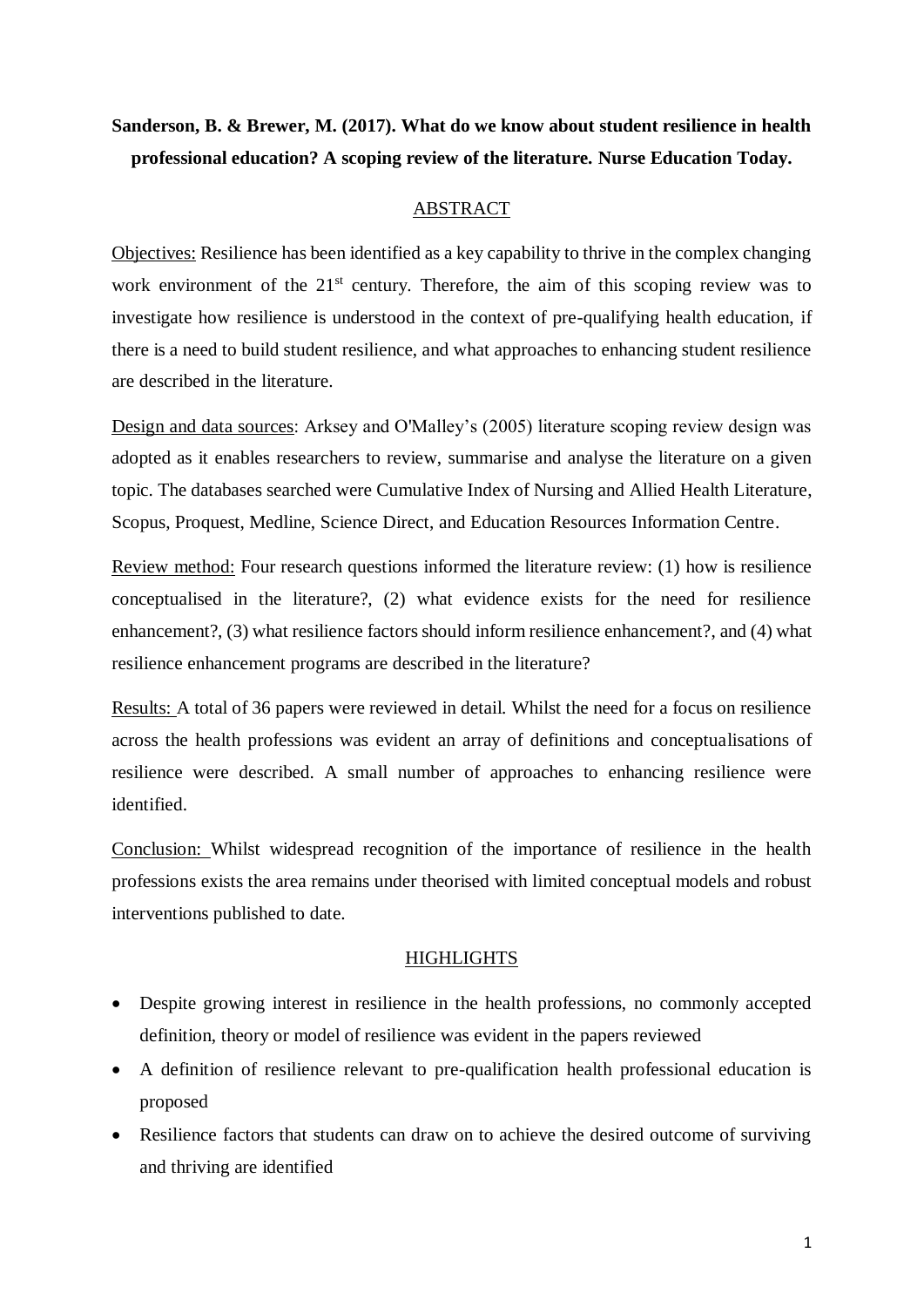- Interventions to enhance resilience in health education students exist in many forms
- Most interventions focus on individuals, but organisation wide change is also required to embed resilience within health curricula

## **KEYWORDS**

Resilience, health education, health professionals, scoping review, medicine, nursing, allied health

## INTRODUCTION

Over 50 years of research has demonstrated the importance of resilience in relation to positive outcomes for children, adolescents, families and trauma survivors (Pines et al., 2012). Whilst early research focused on children and adolescents in the context of trauma or disaster, this was broadened to include resilience in adults and across a range of contexts such as Caruana's (2014) examination of resilience and global citizenship in higher education. Aligned with this shift in the focus of the resilience research has been a change in the way resilience is viewed. Early researchers typically viewed resilience as a fixed trait or personal attribute (Masten & Garmezy, 1985). Contemporary researchers tend to view resilience as either a dynamic process (Earvolino-Ramirez, 2007) that can be developed or enhanced (Stephens, 2013), or as an outcome (Britt et al., 2016). For over 50 years' resilience has been studied in relation to adversity (Prince-Embury, 2014). This diversity in perspectives arises from the array of lenses through which resilience has been viewed with reviews of the literature highlighting psychological, ethical, moral, ecological, socio-ecological, organisational and supply chain perspectives (Bhamra, Dani & Burnard, 2011; Howe, Smajdor & Stockl, 2012).

No matter which perspective is adopted, resilience is increasingly viewed as a critical graduate capability for the  $21<sup>st</sup>$  century (Tomlinson, 2017). This is particularly true for healthcare which is a complex, stressful and emotionally challenging environment (Aburn, Gott & Hoare, 2016). Concern over the challenging health and social care work environment has led to interest in resilience across the health professions with key bodies including the Medical Research Council and the Economic and Social Research Council in the UK identifying resilience as an important factor in health and wellbeing (Windle, Bennett & Noyes, 2010). In their book *The Resilient Nurse* (McAllister & Lowe, 2011) claim resilience is an essential skill that enables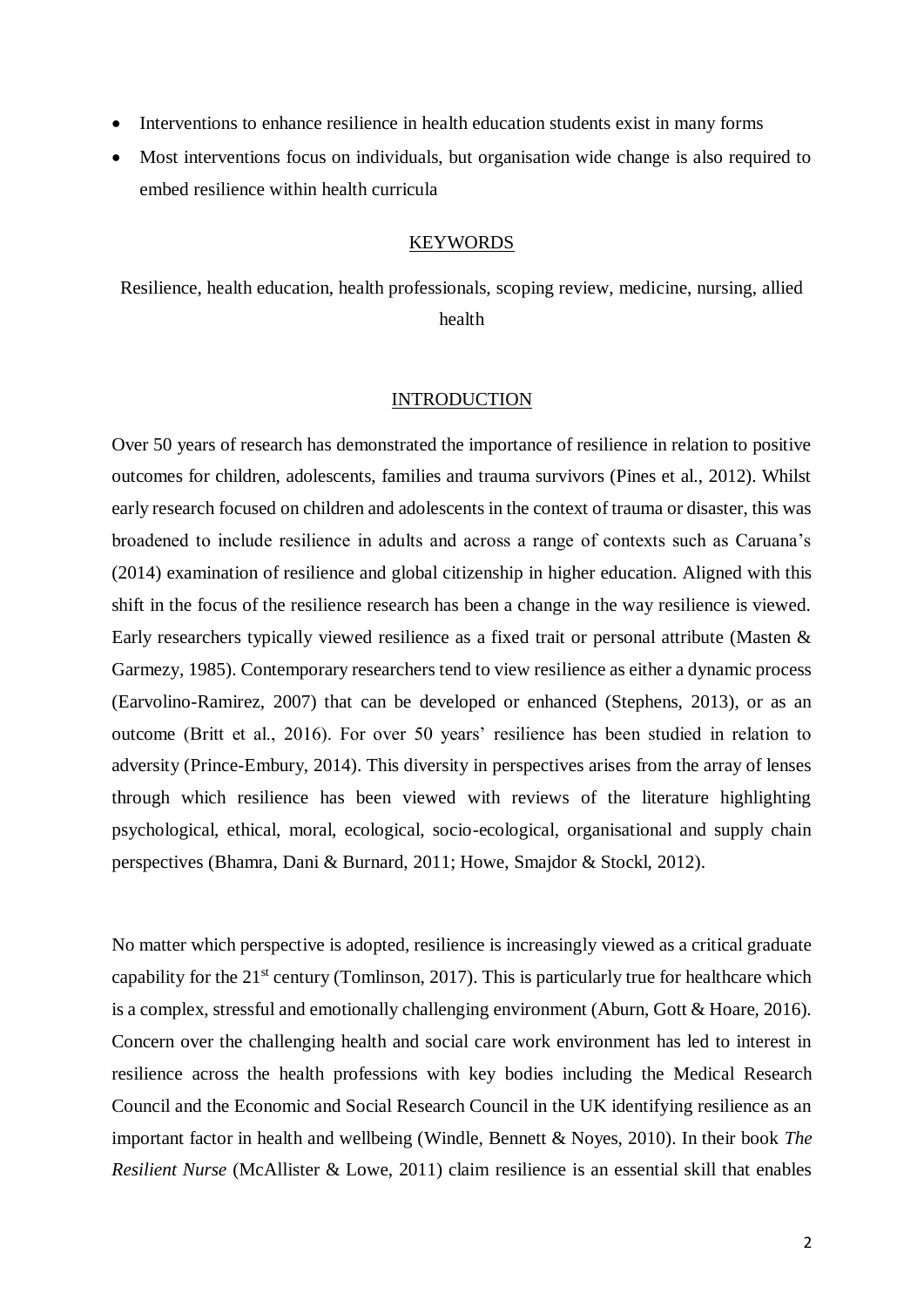one to make sense of experience and manage the stress of the workplace. Many other researchers including McAllister and McKinnon (2009), Pines et al., (2012), Monteverde (2014), and McGowan and Murray (2016) have proposed that health professionals need resilience to survive (and thrive) in the workplace. Furthermore, Hodges, Troyan and Keeley's (2010) nursing career longevity study found resilience to be the most critical factor.

Health professional education is perceived by many students to be a stressful experience (Taylor & Reyes, 2012; Wilks & Spivey, 2010) with students studying health related courses reporting increased levels of anxiety, fatigue, burnout and lack of motivation (Richards, Sweet & Billett, 2013). Reeve et al.'s (2013) examination of nursing students revealed rates of anxiety, worry and depression that the authors described as indicative of a high burden of stress. This finding is supported by many including Gibbons (2010) and Priesack and Alock (2015). The situation is similar for medical education where fatigue, stress and other mental health problems are major concerns (Wood, 2015). Dyrbye and Shanafelt's (2016) review of the literature on burnout in medical students revealed a high proportion of students across the globe experience severe work-related stress and burnout with between 45% and 56% displaying symptoms suggestive of burnout, and just under half reporting high levels of emotional exhaustion. Similarly, Cecil, McHale, Hart and Laidlaw (2014) cite burnout rates of around 49% in medical students in the USA and 28% to 61% in Australia.

In light of these student health and wellbeing issues it is perhaps not surprising that attrition rates for students in some health professions is a growing concern. Crombie, Brindley, Harris, Marks-Maran & Thompson (2013) report that in some areas of the UK up to 30% of nursing students leave their course due to individual, institutional and political/professional issues. Similarly, Harris, Rosenberg and O'Rourke (2013) state the average attrition rates for nursing students vary from 47% for associate degrees to 50% for baccalaureate degree programs. A more global study of first year health sciences students conducted in an Australian university in 2011 found an attrition rate of 49% with only 11% completing their undergraduate course (Hoyne & McNaught, 2016). Related to these student health, wellbeing and attrition concerns is the call for resilience training in health professional education (Eley & Stallman, 2014; Pines et al., 2012; Monteverde, 2014; Tempski, Martins & Paro, 2012; Waddell et al., 2015).

A critical review of the literature on resilience in the health professions was published by McAllister and McKinnon (2009). This led to three key recommendations. First, all health professional programs should include a focus on resiliency. Second, within practice contexts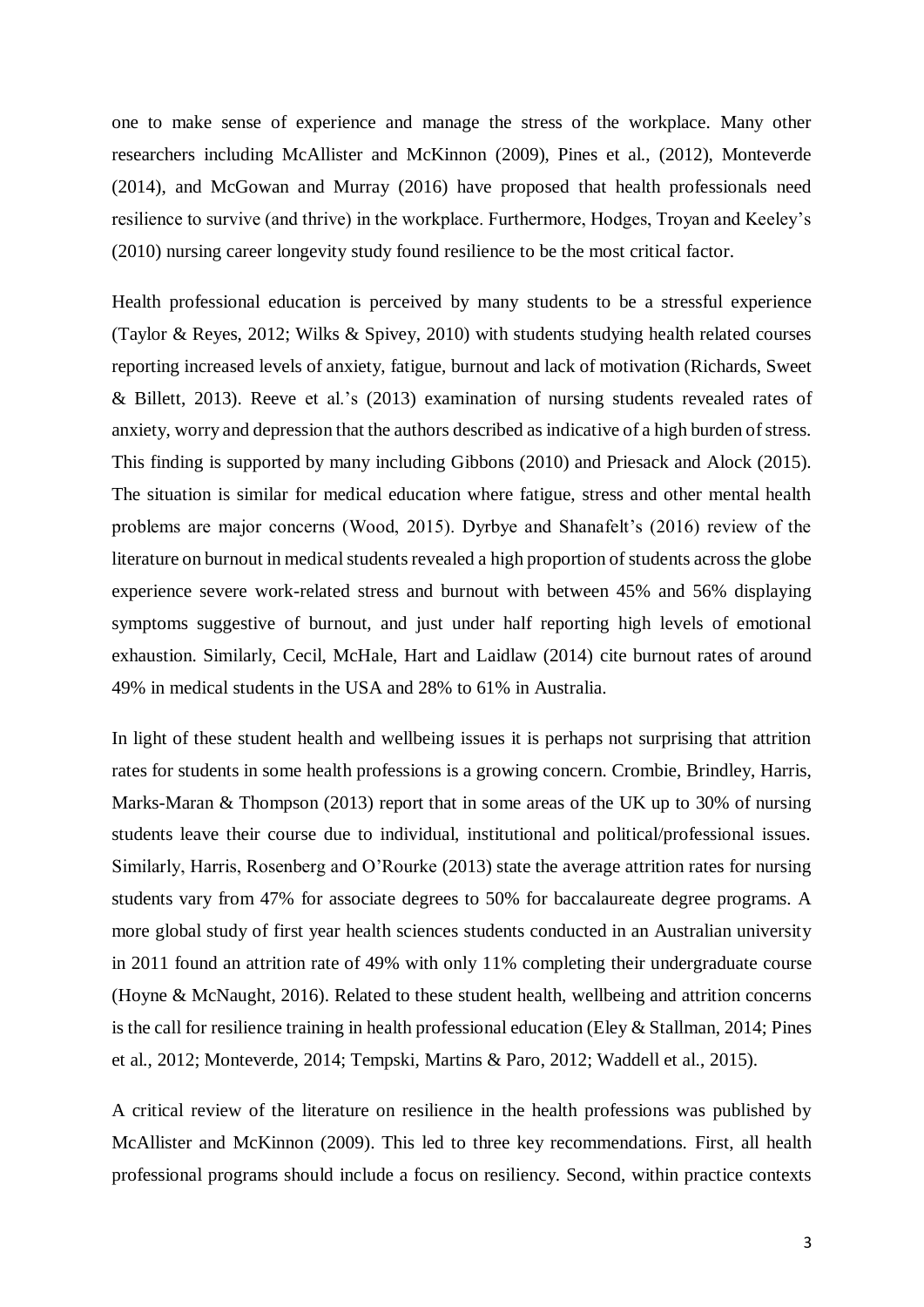practitioners should be provided with opportunities to reflect on and learn from the practice of others. Third, professional cultural generativity (demonstrated through altruism, positive role modelling, mentoring and coaching) be engendered. Given the concept of resilience has evolved over recent years as new knowledge has been created (Aburn et al., 2016) it is timely to undertake a review to ascertain current understanding and progress in relation to resilience in pre-qualifying health professional education for the  $21<sup>st</sup>$  century. The key practical and research implications of these findings are outlined. This research will help inform resilience enhancement programs in health professional education.

## **METHODS**

A scoping review was undertaken to map the existing literature on resilience in relation to the four research questions below. Scoping reviews are a form of knowledge synthesis, designed to summarise and synthesise the evidence, rather than assess the quality of studies (Arksey & O'Malley, 2005). More specifically a literature mapping study was undertaken. Rumrill, Fitzgerald & Merchant (2010) describe the objectives of this type of scoping review as identifying the location and magnitude of literature on the topic. The process for review is outlined in Figure 1.

[Insert Figure 1 here]

Arksey & O'Malley's (2005) methodological framework for scoping reviews was adopted to enable replication and strengthen the rigor of the research. This framework is organised into four steps which are outlined below.

## *Step 1. The research questions*

Prior to conducting the search, four specific questions were established in the context of prequalifying health professional education: (1) how is resilience conceptualised in the literature?, (2) what evidence exists for the need for resilience enhancement?, (3) what resilience factors should inform resilience enhancement?, and (4) what resilience enhancement programs are described in the literature?

## *Step 2. Identify the relevant studies*

To ensure breadth of the review, several common health databases were utilised: CINAHL, Scopus, Proquest, Medline, Science Direct and ERIC. The search terms were narrowed to: 'resilien\*' AND 'health' AND 'student'. In line with the focus on education for the 21<sup>st</sup>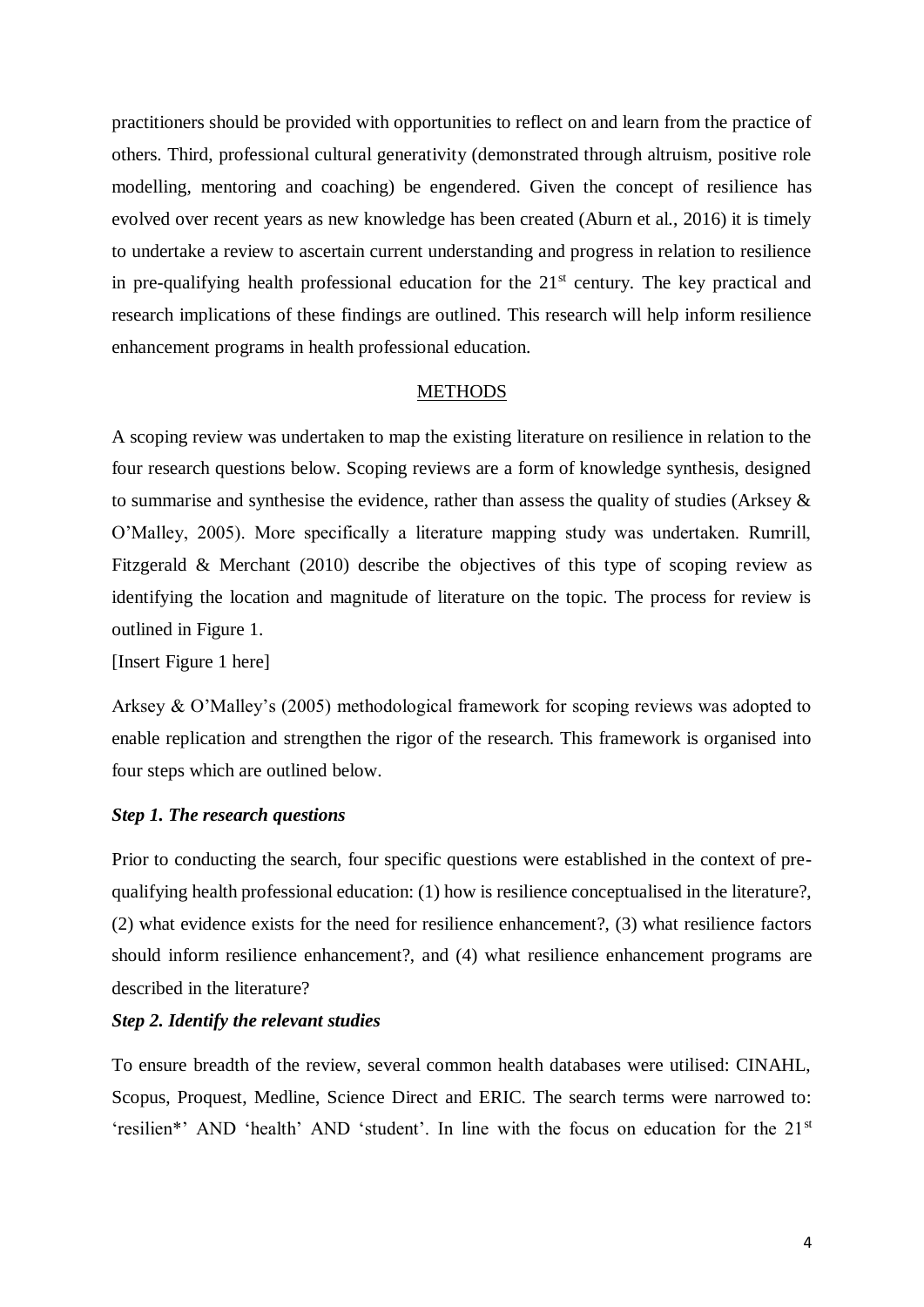century, the review was narrowed to peer reviewed papers published in English between 2000 and 2016.

## *Step 3. Study selection*

The inclusion criteria were developed by the research team through an iterative process involving two key phases. Firstly, the inclusion criteria were developed to include relevant studies whilst balancing the need for comprehensiveness with cost and time implications. The initial research yielded 652 papers. Following exclusion of duplicate records and papers that did not meet the inclusion criteria in this initial phase, 56 papers were identified. The second phase of the selection process arose when, in charting the studies (see step 4 below), multiple papers were identified related to non-health related courses, that focused on faculty rather than students, or described the validation of a measurement tools. As a result, two additional inclusion criteria were added (see Table 1). Following exclusion of an additional 20 papers, 36 papers were included in the final analysis.

[Insert table 1 here]

## *Step 4. Charting the studies*

An analytic frame was developed by two members of the project team and entered into a template excel spreadsheet. The analytic frame included:

- 1. Biographical details
- 2. Brief summary of the paper
- 3. Context and professions involved
- 4. Conceptualisation of resilience
- 5. Resilience factors
- 6. Resilience enhancement initiatives

The research assistant and first author used this frame to independently interrogate all of the papers included. The second author then interrogated approximately half ( $n = 26$ ) of the papers, with a further two project members interrogating 10 studies each. This process ensured each paper was reviewed by three members of the research team. The research team met on two occasions to compare findings and ensure reliability between the reviewers.

## RESULTS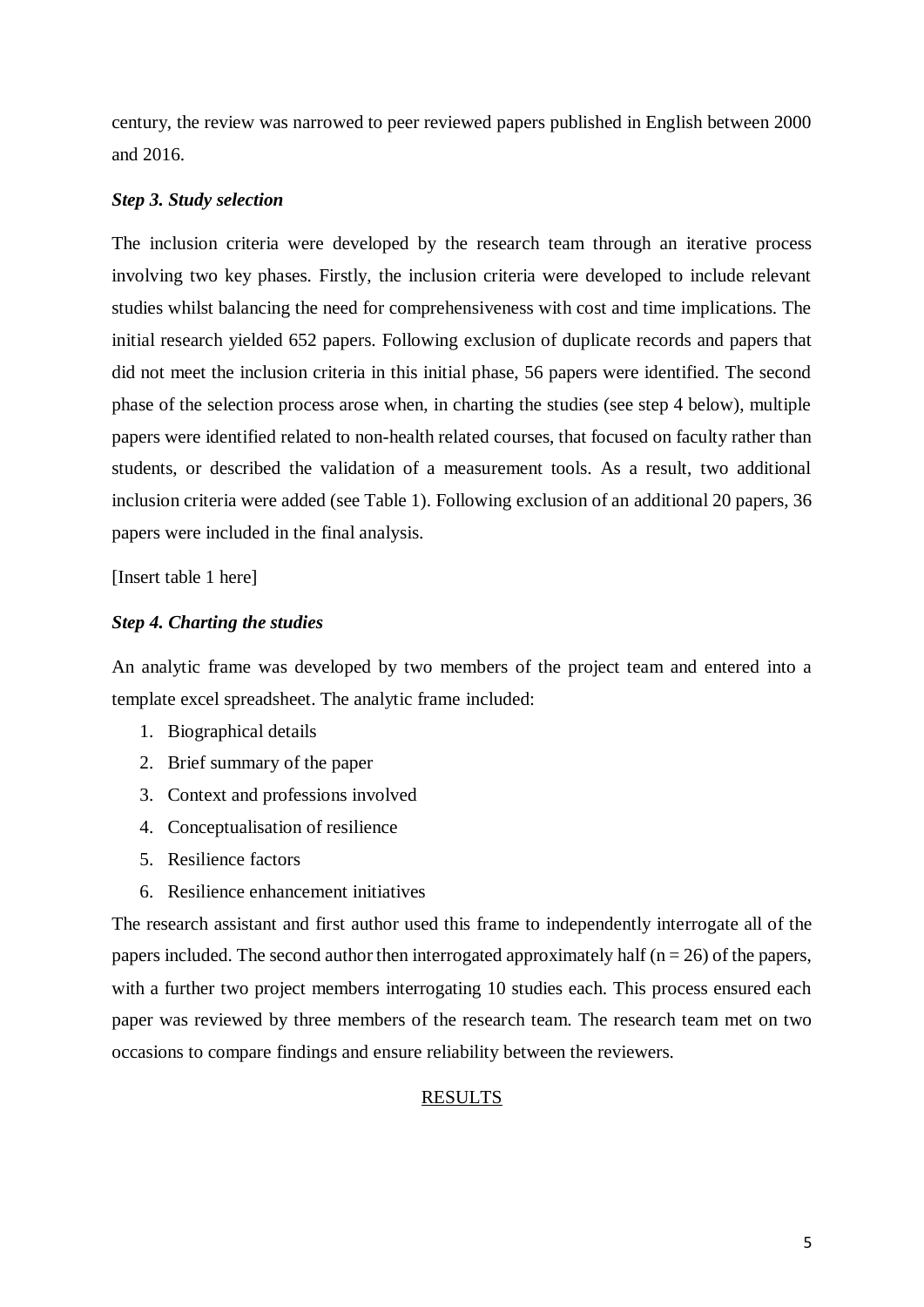Our results align with escalating interest in resilience in the broader higher education context with the majority of papers (86%) published between 2011 and 2016 (see Figure 2), thus subsequent to McAllister and McKinnon's (2009) review.

## [Insert Figure 2 here]

The vast majority of publications were empirical papers (78%), with the remaining being conceptual, program descriptions or opinion pieces. Most papers were from North America (50%) and Europe (30%) with the others from Australasia and South America. The most common professions represented were medicine (13), nursing (12), psychology (4), and general health sciences (3). Dentistry, pharmacy, physiotherapy, radiotherapy, social work, midwifery, paramedicine, and exercise science were also represented in one paper each. The majority of the papers discussed resilience in the context of the university with only eleven papers (30%) making reference to resilience in the practice context. Having established the context of the papers, the results will be examined in light of the four research questions.

### **Conceptualisations of resilience**

#### *Definitions*

Aligned with the broader resilience literature, an array of definitions was found. Resilience was most commonly defined as an ability, capacity or capability (28%), followed by a focus on adaptation or adjustment (14%). Akin to the broader resilience literature none of the papers reviewed described resilience as an outcome per sa. Traditional conceptualisations of resilience focused on trauma were evident, such as Gayton & Lovell's (2012, p.59) definition of resilience as "a dynamic process wherein individuals display positive adaptation despite experiences of adversity or trauma". In contrast, Stallman (2011, p. 121) proposes a more encompassing definition of resilience as "the capacity of students to adapt and grow in response to adverse events that may occur either at university, during their career or in life in general".

Generally, definitions captured three phases: (1) an adverse or traumatic event, (2) a process of learning or problem solving, and (3) the individual's return to their previous state or to an altered state. For example, Rahimi et al. (2014, p. 6) focused on return to a previous state in his definition of resilience as "the ability to rebound from a stressful experience". In contrast, Tempski et al.'s (2015, p. 175) definition of resilience focuses on change: "resilience is a capacity to face and overcome adversities, with personal transformation and growth", and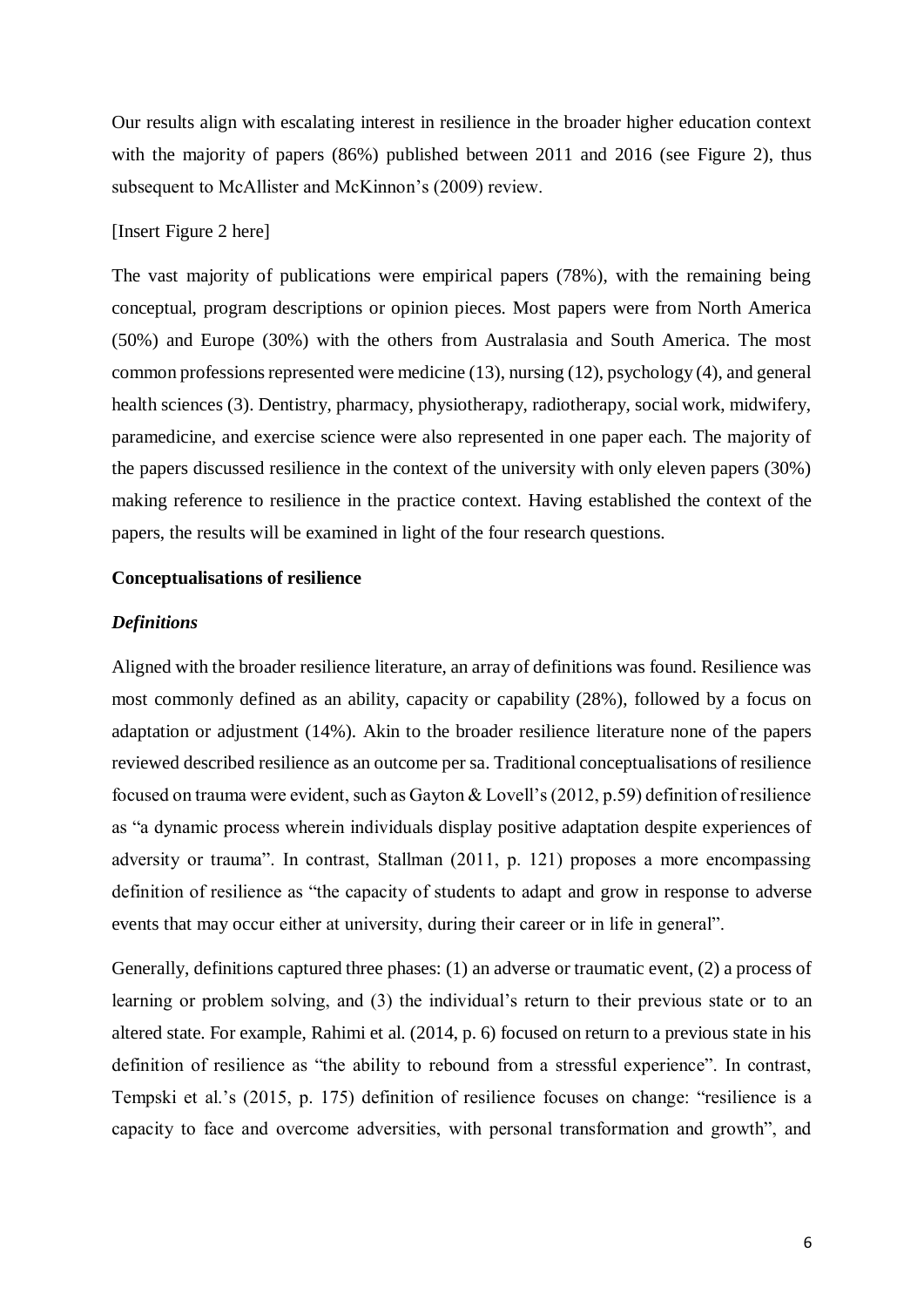Wood's (2016, p. 22) on the notion of thriving: "resilience is an ability to learn from and thrive in the face of adversity".

## *Theories and models*

The review highlighted a general lack of theorisation of resilience with only eight papers (22%) making references to a theory(s). Some theories related directly to resilience. For example, Reyes, Andrusyszyn, Iwasiw and Babenkomould's (2015) examination of nursing students understanding of resilience led to their grounded theory of "pushing through" to explain this process. Gayton and Lovell (2012) discuss paramedics' resilience in relation to stress inoculation theory and the theory of accumulated fatigue. A small number of papers made reference to theories not directly related to resilience. For example, Shi et al., (2015) discuss the theory of social determinants of health to inform community-based resilience building. Thompson, McBride, Hosford and Halaas (2016) discuss the use of the theory of planned behaviour to plan interventions to improve medical students' care-seeking and care-taking behaviours.

While several papers proposed conceptual models of resilience the majority of these were not models of resilience per se but contained resilience as an element. For example, Dunn, Iglewicz & Moutier (2008) proposed a simple model of coping (coping reservoir model) in relation to medical student wellbeing. This model includes positive (reservoir filling) and negative (reservoir draining) inputs which lead either to resilience and enhanced mental health or to burnout and cynicism. Olsen and Kemper (2014) propose an explanatory model of compassionate care which includes mindfulness and self-compassion which interact with resilience to achieve an outcome of compassionate care for the patient and good mental health and growth for the clinician. Rather than provide a conceptualisation of resilience using a model a small number of papers attempted to describe the concept. For example, Hartley (2011, p. 596) describes resilience as "the complex interplay between an individual and his/her environment, in which the individual can influence a successful outcome by using internal and external protective factors, defined as the personal qualities or contexts that predict positive outcomes under high-risk conditions". Jameson (2014) provides one of the few accounts of resilience from a system perspective based on Roy's (2009) adaptation model. Jameson (2014) describes people as holistic adaptive systems in an ongoing process of interaction with a changing environment. As a result of these interactions the person adapts in accordance with the demands of the situation.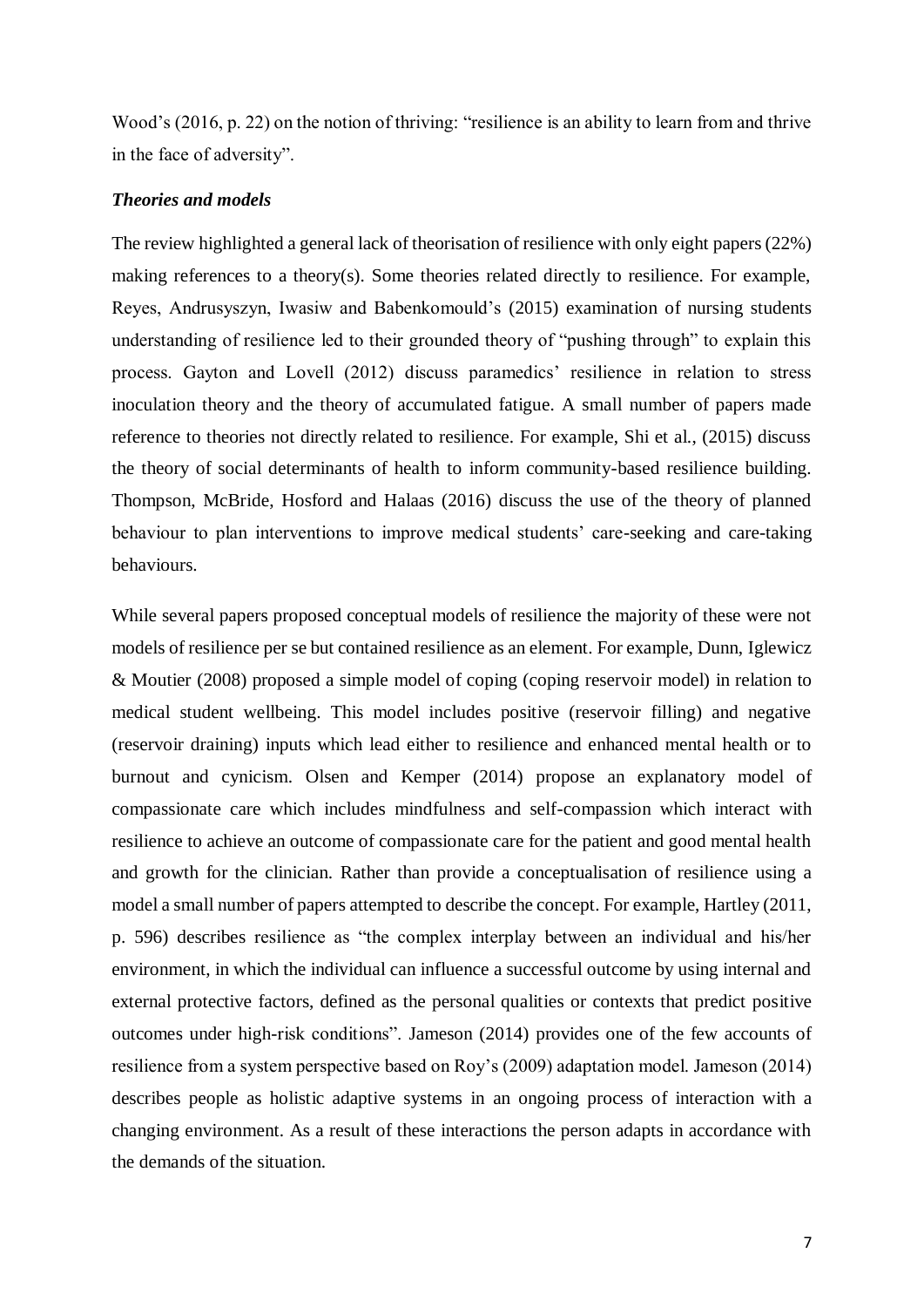## **The need for resilience enhancement**

Twenty six of the papers (72%) supported the need for enhancing resilience in health professional education based on their empirical research. This need was established across multiple professions including medicine, physiotherapy, radiotherapy, nursing, midwifery, paramedicine and psychology. Whilst not assessed for their quality (in keeping with scoping reviews) many of these studies included substantial student numbers. For example, Hartley's (2011) study of 427 students across the arts and sciences found a strong correlation between resilience and mental health. Bahadir-Yilmaz and Oz's (2015) study of 342 first year medical, dentistry, pharmacy and health science students found low levels of resilience. Rahimi et al. (2014) study of 155 medical students revealed higher levels of perceived stress, negative coping and lower resilience in comparison to their peers. Crombie et al.'s (2013) study highlighted resilience as one of the key factors impacting on retention of second year nursing students. Gayton and Lovell (2012) recommend an increase of resilience interventions to support wellbeing in paramedicine. Further, Tempski et al. (2015) suggests resilience should be a core competency for admission into medical school.

## **Factors to inform resilience enhancement**

To inform resilience enhancement approaches, Mansfield et al.'s (2016) model of pre-service teacher resilience was utilised. This model conceptualises resilience through personal resources, contextual resources, strategies and outcomes. Pertinent factors of resilience identified in the health education literature were coded into the same four categories as shown in Table 2.

## [Insert Table 2 here]

A total of 22 personal factors were identified including traits (e.g. extroversion, agreeableness, conscientiousness), and values (e.g. courage, integrity, commitment). Several factors related to insight (e.g. self-awareness, emotional intelligence), whilst others related more to mental state (e.g. self-esteem, sense of belonging, growth mindset). A range of contextual factors related to resilience were identified which fell into four categories: (1) activities including leisure, social and physical activity, (2) support including social, peer, family, financial, faculty support and being in a stable relationship, (3) organisational factors such as organisational structure, organisational culture and the team environment, and (4) life experiences including being a parent, being a mature aged student, experience in the professional context, and juggling competing priorities. Interestingly, the similarities in the resilience strategies across the papers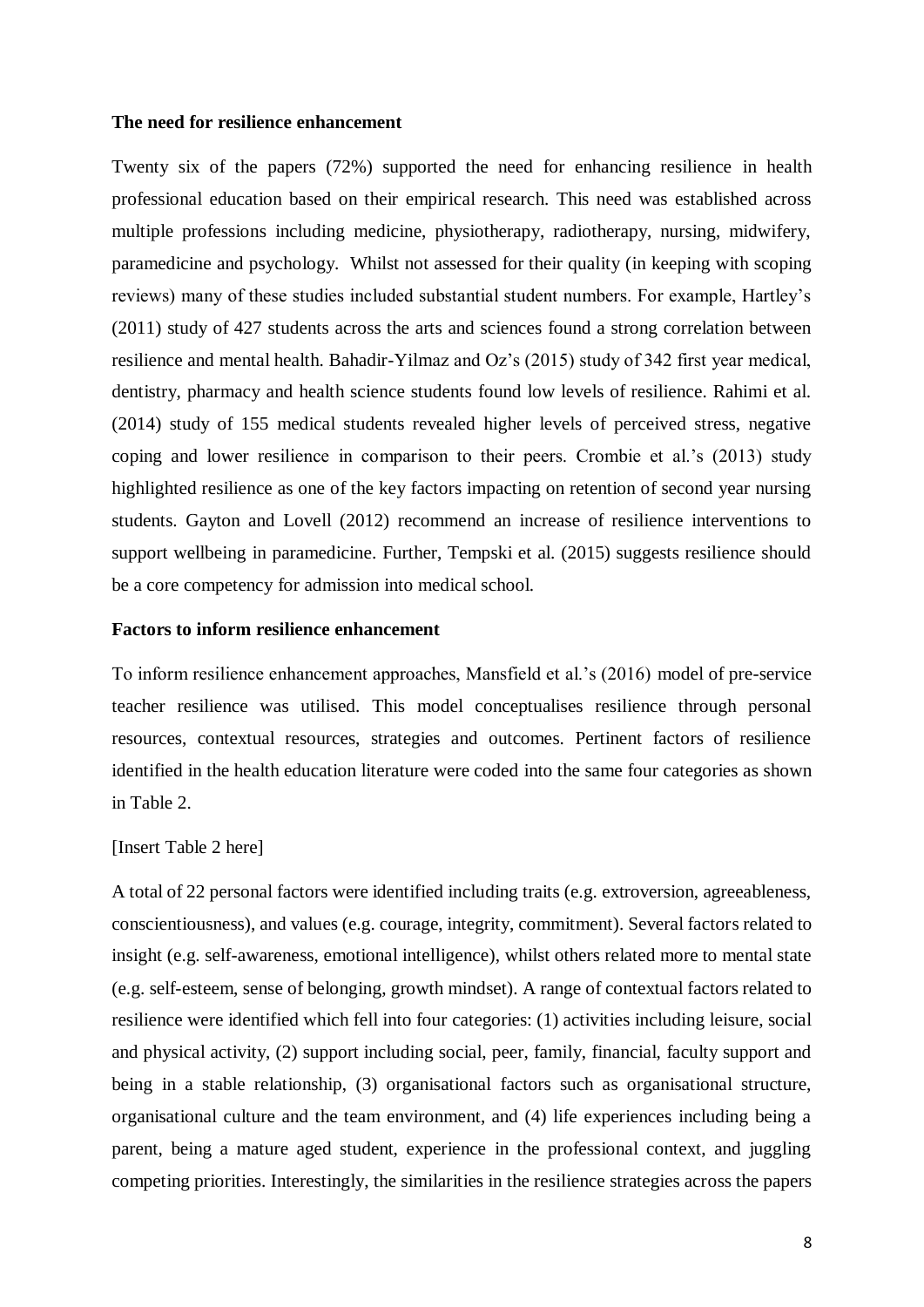was high with only seven strategies identified: balance, coping, meaning making, problem solving, reflection, self-care (e.g. mindfulness, stress management) and taking action (e.g. conflict management, taking ownership of problems). The desired outcomes related to health professional education resilience distilled into five areas: wellbeing, connectedness, satisfaction, retention and employability.

## **Resilience enhancement approaches**

Despite the prevalence of papers establishing a need for enhancing resilience, the review revealed only nine studies that describe either strategies or interventions designed to enhance resilience. As detailed in Table 3, these papers were from a limited range of health professions, mostly nursing and medicine. The time frames varied. For example, Stallman (2011) presents a 90-minute strengths based seminar focused on resilience literacy in students. Jameson (2014) presents a five-week hardiness intervention aimed at decreasing perceived stress in nursing students. van der Riet et al.'s (2015) seven-week program also focuses on stress management but includes mindfulness. Slavin, Schindler & Chibnall's (2014) approach went beyond the individual student to include curricular changes for medical students.

## DISCUSSION

Recognition of the need to develop resilience in health professionals has gained momentum over the past two decades, particularly in nursing (McGowan & Murray, 2016) and medicine (Tempski et al., 2015). This was supported by the review with two thirds of the papers proving empirical evidence of the need for resilience enhancement for students studying health professional courses. This aligns with McAllister and McKinnon's (2009) call for teaching resilience in the health professions.

Despite growing interest in resilience in the health professions, no commonly accepted definition of resilience within the 36 papers reviewed was evident. This supports other reviews of the health literature such as Aburn and colleagues' (2016) integrative review which revealed not only a lack of universal definition, but also definitions across 15 different themes. It is worth noting that the majority of definitions related to resilience as a process often using terms ability, capacity or capability. This suggests many researchers adopted a more contemporary view rather than the historic view of resilience as a fixed trait (Earvolino-Ramirez 2007; Stephens, 2013). Adopting a socio-ecological perspective (Ungar, Ghazinour & Richter, 2013), we draw on current conceptualisations of resilience to propose a process based definition.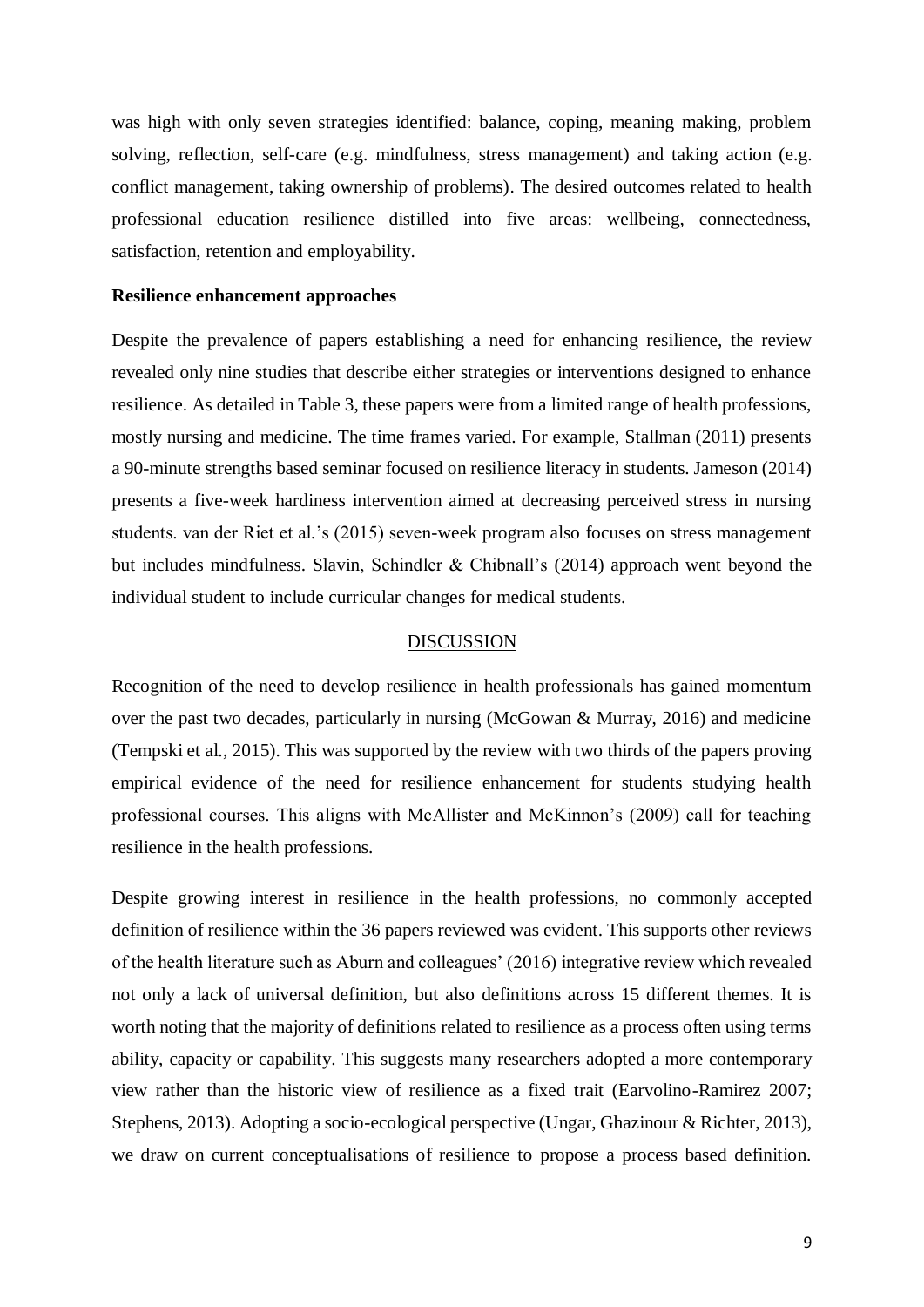Looking beyond the traditional relationship between resilience and trauma, this definition focuses on the context of pre-qualifying health professional education; a context of growth and transformation. *Resilience is the dynamic capacity to overcome adversity, drawing on personal, social and organisational resources, to achieve personal growth and transformation*. This definition is adapted from Tempski et al. (2015) and Wood (2016) as outlined earlier. The adoption of such a shared definition would assist in differentiating resilience from other terms which appeared in the literature review including mental toughness (Gerber et al., 2013) and coping (Wald, Haramati, & Urkin, 2016).

As with the lack of a shared definition, no common theory or model of resilience emerged from the literature. This is perhaps not surprising given less than a quarter of the papers made any reference to a theory, and many of these theories and models described were only tangentially related to resilience. Davydov et al. (2010) observe these conceptual discrepancies are not only making it difficult to develop quality measures of resilience but are also limiting the evaluation and comparison of resilience research findings. Resolution of this definitional and conceptual debate is needed to provide the theoretical clarity required to determine the direction and accuracy of future research and resilience enhancement approaches.

A large number of resources were described across the literature (20 personal factors, 16 contextual factors and 7 strategies) which students can draw on to achieve the desired outcome of surviving, and hopefully thriving, during their training. Whilst the adoption of Mansfield et al.'s (2016) framework of resilience proved useful in the context of this review, caution needs to be taken with such compartmentalised models of resilience. As seen in the proposed definition outlined above resilience should be viewed as a dynamic process where the individual is in a constant state of interaction with their context.

Our review of the resilience enhancement programs and strategies revealed some progress towards McAllister and McKinnon's (2009) recommendation for health students to be engaged in identity building work, capacity and strengths development, and learning leadership for change. Several programs described innovative approaches to facilitating resilience and demonstrated a shift to proactive promotion of resilience. Most studies described the evaluation of pilot workshops, with limited information regarding outcomes or sustainability. Furthermore, little innovation was evident in the delivery modes of these interventions with most being staff facilitated workshops presented face-to-face within the classroom, thus limiting scalability. Disappointingly only one paper described a whole of curriculum approach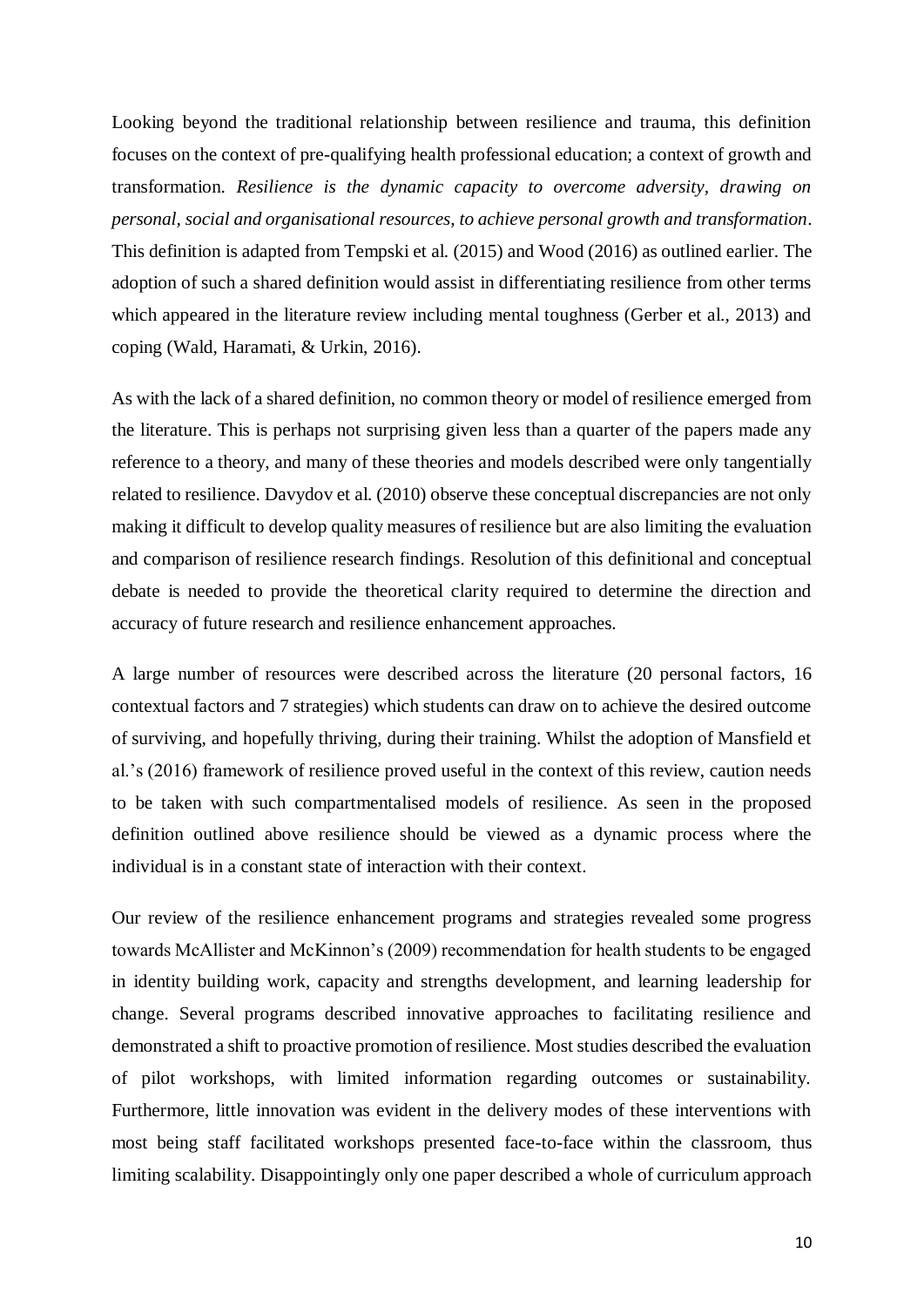(Slavin et al., 2014). Together these findings suggest a lack of alignment with Stallman's (2011) call of a population approach to mental health and resilience within higher education.

Progress towards McAllister and Mc Kinnon's (2009) other two recommendations varied. Very few papers referred to workplace learning or the professional practice context, only one of which (Collins, 2015) was considered directly relevant to their second recommendation. In contrast, several papers reviewed adopted approaches to enabling professional cultural generativity to foster student resilience including Hodges, Keeley & Grier's (2005) use of mentoring, leading and coaching through student-faculty dyads, and Beckham's (2015) mentorship program which involved final year students sharing experiences with students in earlier years. This strategy allowed for the provision of clinical survival tips to facilitate critical reflection and constructive thinking. The use of storytelling tools to support the development of medical student resiliency (Longenecker, Zink & Florence, 2012) provided further evidence of the use of generativity.

Based on the findings of this review we make a number of recommendations for researchers and academics. A systematic review of the literature across the health professions is needed. A shared understanding of resilience in health professional education needs to be established informed by further research within this context. When undertaking this work, researchers must provide a clear definition and/or concept of resilience and outline the theories that inform their work.

Higher education institutions wishing to enhance student resilience may wish to consider the adoption of transformative education to facilitate curricular change. Transformative education aims to effect a change in perspective (Mezirow, 1996), achieved through teaching and learning that facilitates understanding of self, a shift in consciousness that alters students' way of being and a shift in thought, feeling and actions (O'Sullivan, Morrell and O'Connor, 2002). This way of teaching considers how graduates are prepared for the workforce, including "soft skills" such as resilience.

This scoping review had a number of limitations. The review was based on only 36 studies sourced from six databases thus narrowing the focus of the literature. In keeping with the process of scoping reviews the studies weren't assessed for their methodological rigour. These limitations are not detrimental to the findings of this study but the conclusions and recommendations made need to be interpreted in light of these.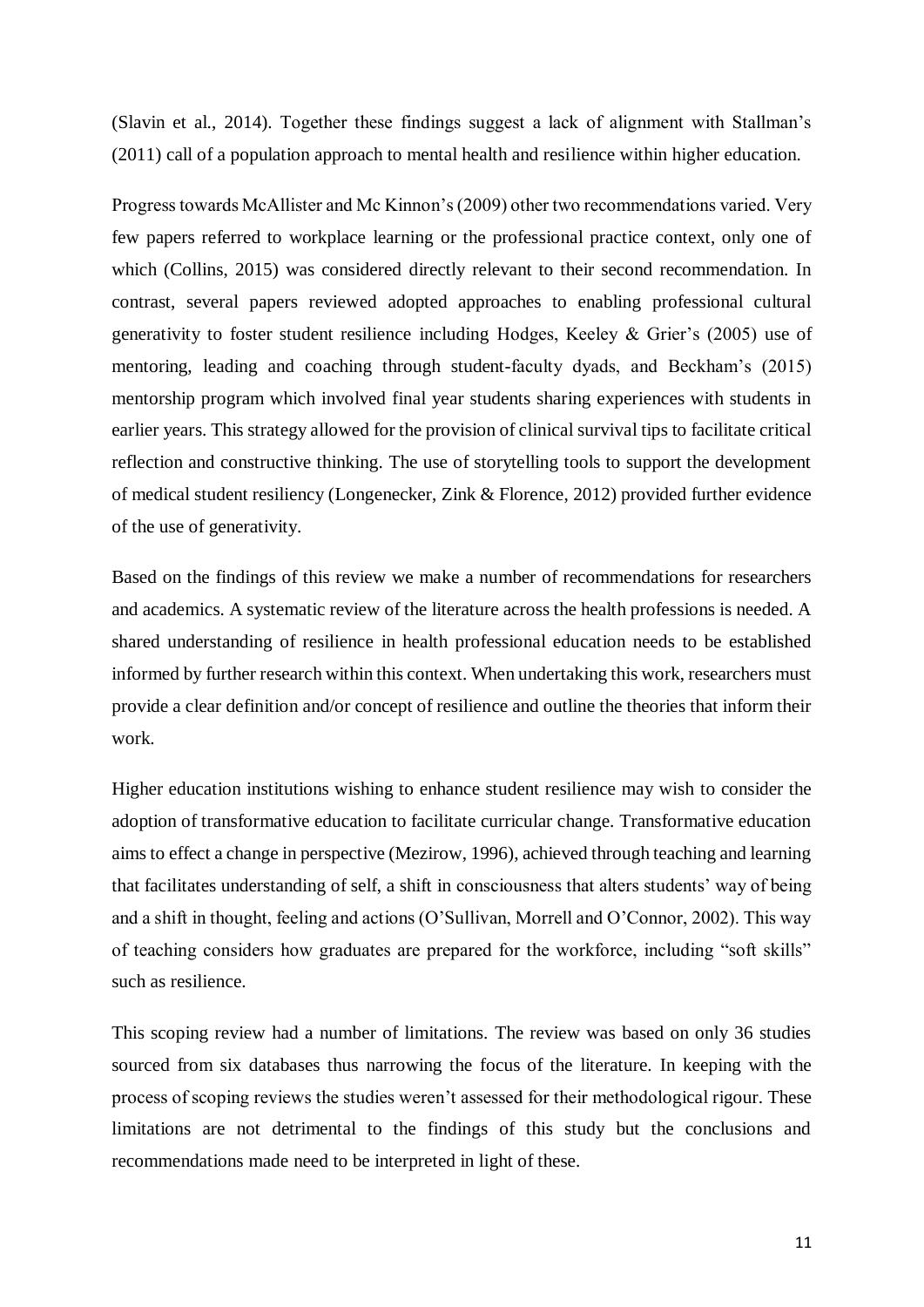## **CONCLUSIONS**

Given concern over retention rates and the preparedness of graduates for the demands of the 21st century work environment, interest in enhancing student resilience continues to grow. Despite this interest, the literature on resilience enhancement is limited. The results of this review illuminate a lack of clarity over how resilience is conceptualised. This lack of shared understanding will hamper attempts to design, implement and evaluative effective resilience enhancement interventions within health curricula.

## FUNDING

This work was supported by the Curtin University Teaching Excellence Development Fund (TEDF), grant number 17.

The authors would like to acknowledge the other members of the project team Kerianne Bloch, Sonia Ferns, Michelle Donaldson and Sue Beltman.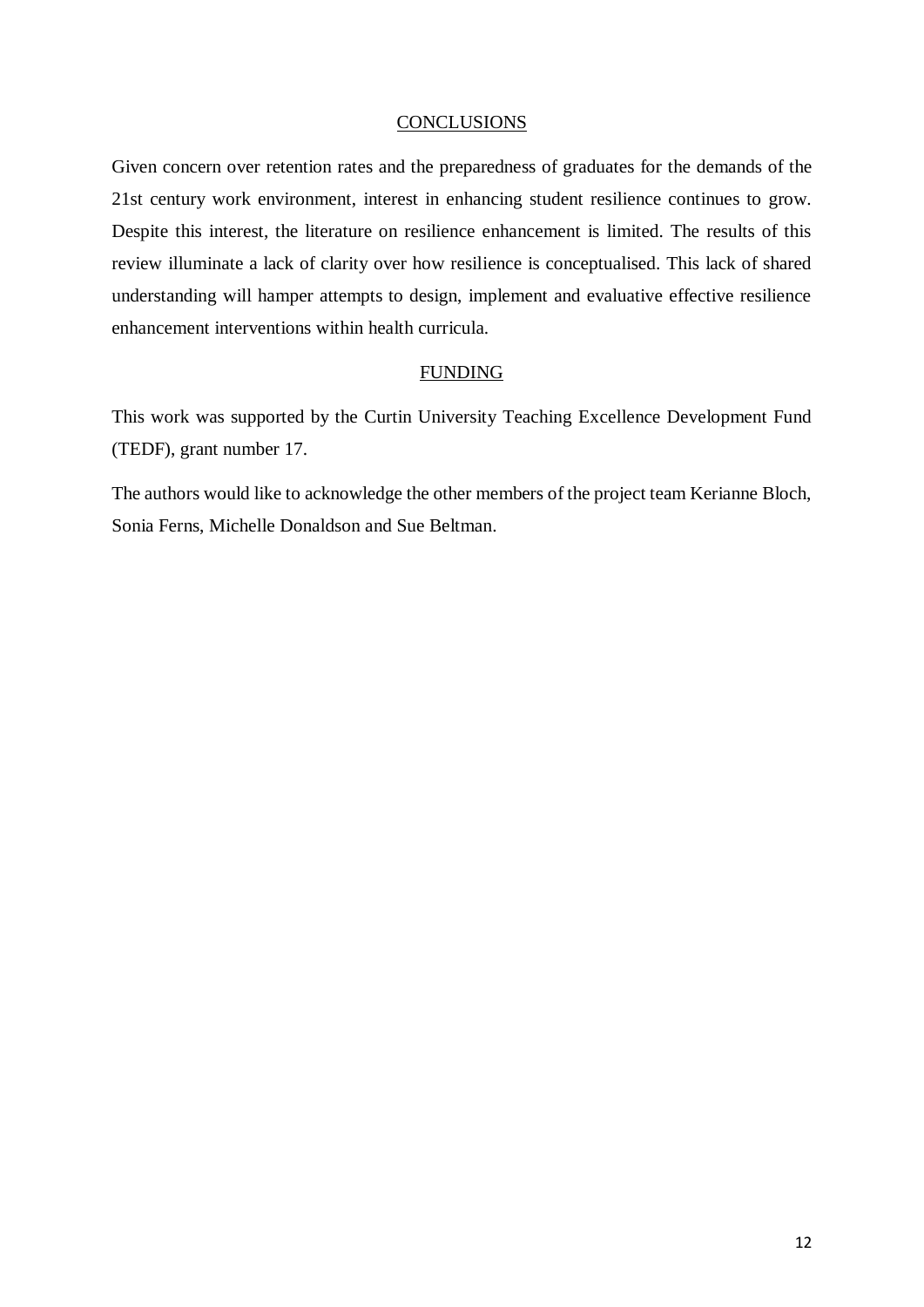#### REFERENCES

- Aburn, G., Gott, M., & Hoare, K. (2016). What is resilience? An integrative review of the empirical literature. Journal of Advanced Nursing 72(5), 980– 1000, [http://dx.doi.org/10.1111/jan.12888.](http://dx.doi.org/10.1111/jan.12888)
- Arksey, H., & O'Malley, L. (2005). Scoping studies: Towards a methodological framework. International Journal of Social Research Methodology 8(1), 19-32, [http://dx.doi.org/10.1080/1364557032000119616.](http://dx.doi.org/10.1080/1364557032000119616)
- Bahadir-Yilmaz, E., & Oz, F. (2015). The resilience levels of first-year medical, dentistry, pharmacy and health sciences students. International Journal of Caring Sciences 8(2), 385-392.
- Beckman, H. (2015). The role of medical culture in the journey to resilience. Academic Medicine 90(6), 710-712, [http://dx.doi.org/10.1097/ACM.0000000000000711.](http://dx.doi.org/10.1097/ACM.0000000000000711)
- Bhamra, R., Dani, S., & Burnard, K. (2011). Resilience: The concept, a literature review and future directions. International Journal of Production Research 49(18), 5375-5393, [http://dx.doi.org/10.1080/00207543.2011.563826.](http://dx.doi.org/10.1080/00207543.2011.563826)
- Bridges, W., & Mitchell, S. (2000). Leading transition: A new model for change. Leader to Leader 16(3), 30-36.
- Britt, T. W., Shen, W., Sinclair, R. R., Grossman, M. R., & Klieger, D. M. (2016). How Much Do We Really Know About Employee Resilience?. Industrial and Organizational Psychology 9(02), 378-404, [http://dx.doi.org/10.1017/iop.2015.107.](http://dx.doi.org/10.1017/iop.2015.107)
- Caruana, V. (2014). Re‐thinking global citizenship in higher education: From cosmopolitanism and international mobility to cosmopolitanisation, resilience and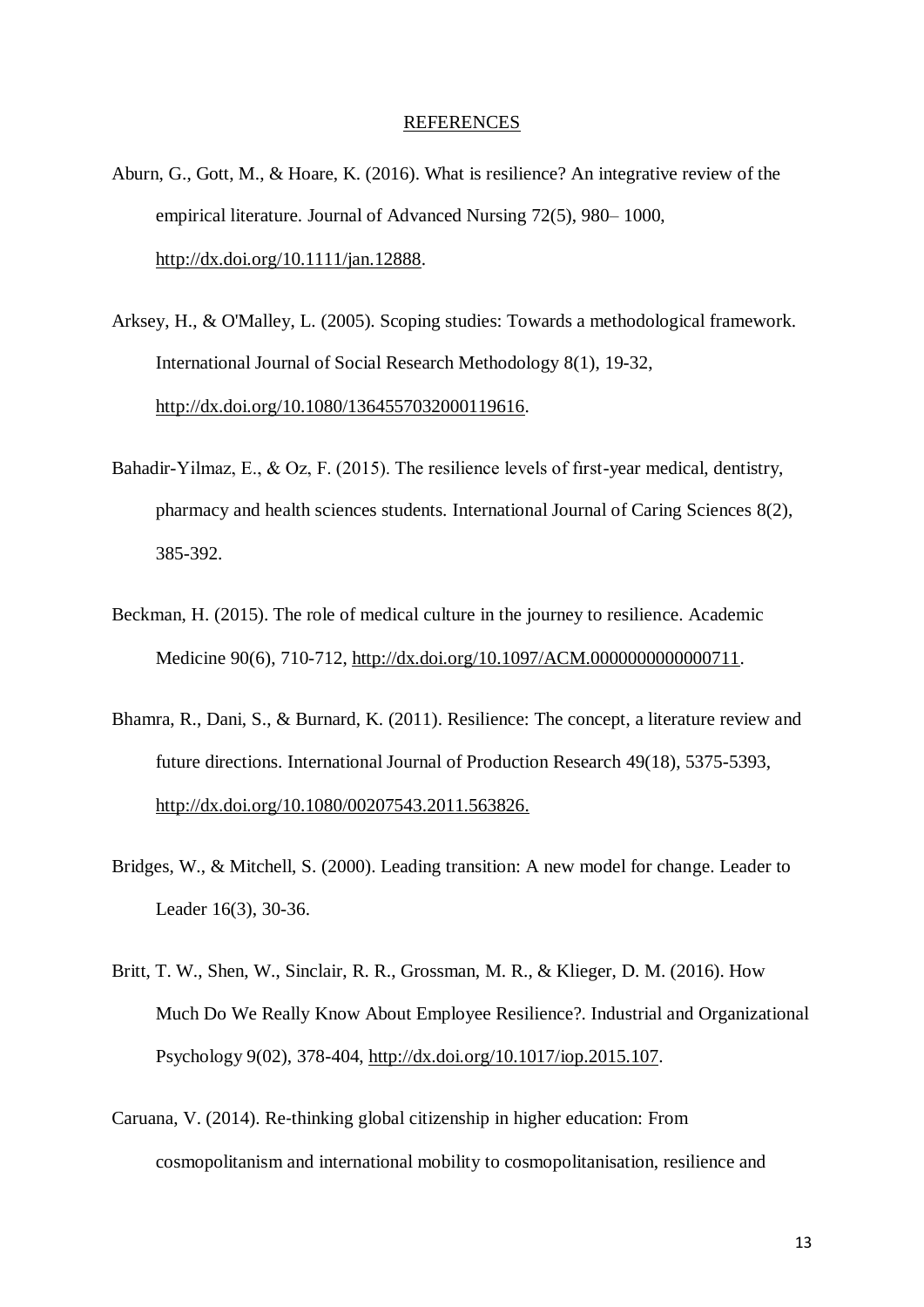resilient thinking. Higher Education Quarterly 68(1) 85-104,

[http://dx.doi.org/10.1111/hequ.12030.](http://dx.doi.org/10.1111/hequ.12030)

- Cecil, J., McHale, C., Hart, J., Laidlaw, A. (2014). Behaviour and burnout in medical students. Medical Education Online 19, 1-9, [http://dx.doi.org/10.3402/meo.v19.25209.](http://dx.doi.org/10.3402/meo.v19.25209)
- Collins, S. (2015). Alternative psychological approaches for social workers and social work students dealing with stress in the UK: Sense of coherence, challenge appraisals, selfefficacy and sense of control. British Journal of Social Work 45(1), 69-85, [http://dx.doi.org/10.1093/bjsw/bct103.](http://dx.doi.org/10.1093/bjsw/bct103)
- Crombie, A., Brindley, J., Harris, D., Marks-Maran, D., & Thompson, T. M. (2013). Factors that enhance rates of completion: What makes students stay? Nurse Education Today 33(11), 1282-1287, [http://dx.doi.org/10.1016/j.nedt.2013.03.020.](http://dx.doi.org/10.1016/j.nedt.2013.03.020)
- Davydov, D. M., Stewart, R., Ritchie, K., & Chaudieu, I. (2010). Resilience and mental health. Clinical Psychology Review 30(5), 479-495, [http://dx.doi.org/10.1016/j.cpr.2010.03.003.](http://dx.doi.org/10.1016/j.cpr.2010.03.003)
- Dunn, L. B., Iglewicz, A., & Moutier, C. (2008). A conceptual model of medical student well-being: Promoting resilience and preventing burnout. Academic Psychiatry 32(1), 44-53, [http://dx.doi.org/10.1176/appi.ap.32.1.44.](http://dx.doi.org/10.1176/appi.ap.32.1.44)
- Dyrbye, L., & Shanafelt, T. (2016). A narrative review on burnout experienced by medical students and residents. Medical Education 50(1), 132-149.
- Earvolino‐Ramirez, M. (2007, April). Resilience: A concept analysis. Nursing Forum 42(2), 73-82, [http://dx.doi.org/10.1111/j.1744-6198.2007.00070.x.](http://dx.doi.org/10.1111/j.1744-6198.2007.00070.x)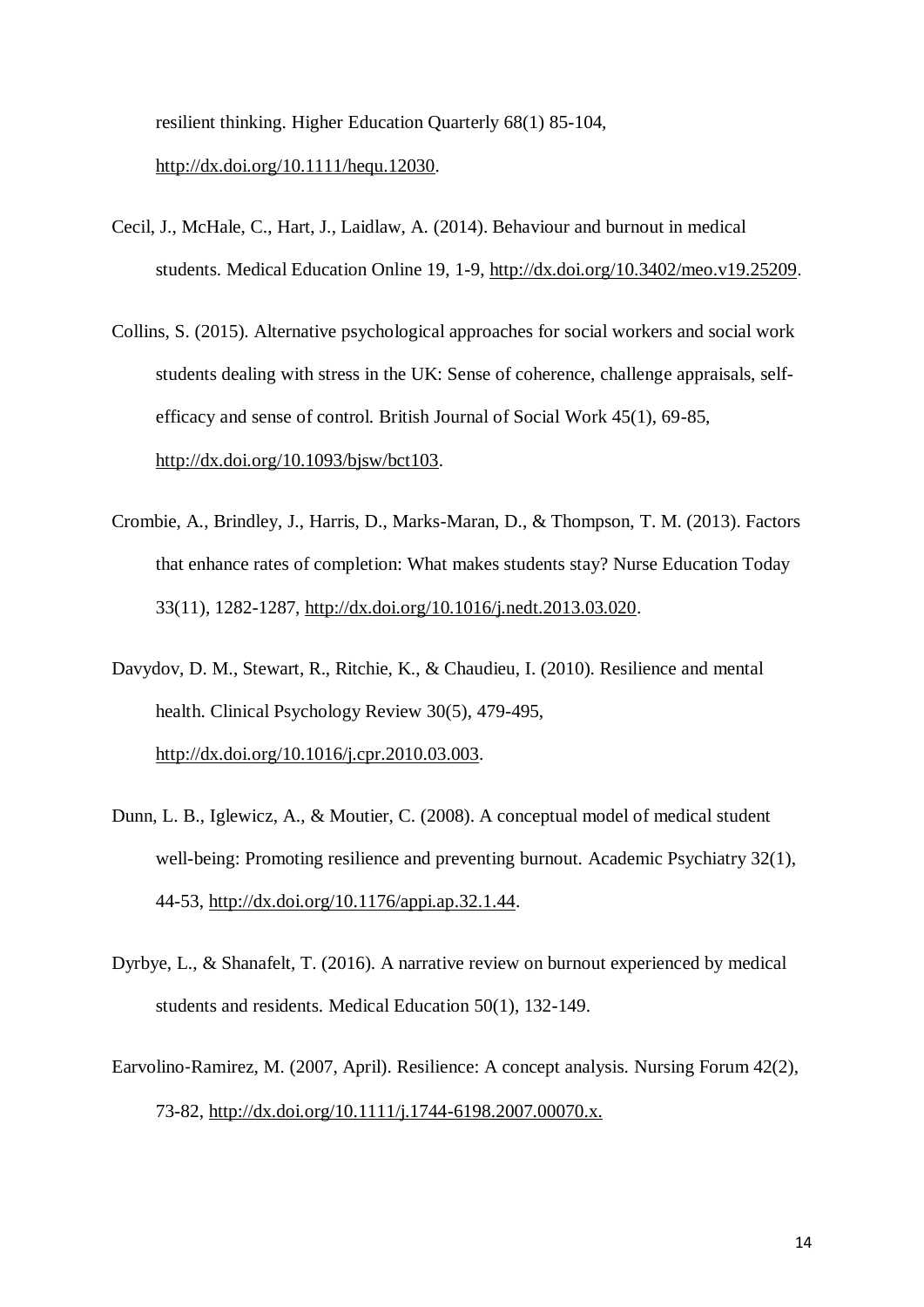- Eley, D. S., & Stallman, H. (2014). Where does medical education stand in nurturing the 3Rs in medical students: Responsibility, resilience and resolve? Medical Teacher 36(10), 835-837, [http://dx.doi.org/10.3109/0142159X.2014.917159.](http://dx.doi.org/10.3109/0142159X.2014.917159)
- Gayton, S., & G. Lovell (2012). Resilience in ambulance service paramedics and its relationships with well-being and general health. Traumatology 18(1), 58-64, [http://dx.doi.org/10.1177/1534765610396727.](http://dx.doi.org/10.1177/1534765610396727)
- Gerber, M., Kalak, N., Lemola, S., Clough, P. J., Perry, J. L., Pühse, U., & Brand, S. (2013). Are adolescents with high mental toughness levels more resilient against stress? Stress and Health 29(2), 164-171, [http://dx.doi.org/10.1002/smi.2447.](http://dx.doi.org/10.1002/smi.2447)
- Gibbons, C. (2010). Stress, coping and burn-out in nursing students. International Journal of Nursing Studies 47(10), 1299-1309, [http://dx.doi.org/10.1016/j.ijnurstu.2010.02.015.](http://dx.doi.org/10.1016/j.ijnurstu.2010.02.015)

Harris, R. C., Rosenberg, L., & O'Rourke, M. E. G. (2013). Addressing the challenges of nursing student attrition. Journal of Nursing Education 53(1), 31-37, [http://dx.doi.org/10.3928/01484834-20131218-03.](http://dx.doi.org/10.3928/01484834-20131218-03)

- Hartley, M. (2011). Examining the relationships between resilience, mental health, and academic persistence in undergraduate college students. Journal of American College Health 59(7), 596-604, [http://dx.doi.org/10.1080/07448481.2010.515632.](http://dx.doi.org/10.1080/07448481.2010.515632)
- Hodges, H. F., Keeley, A. C., & Grier, E. C. (2005). Professional resilience, practice longevity, and Parse's theory for baccalaureate education. Journal of Nursing Education 44(12), 548.
- Hodges, H. F., Troyan, P. J., & Keeley, A. C. (2010). Career Persistence in Baccalaureate‐ Prepared Acute Care Nurses. Journal of Nursing Scholarship 42(1), 83-91.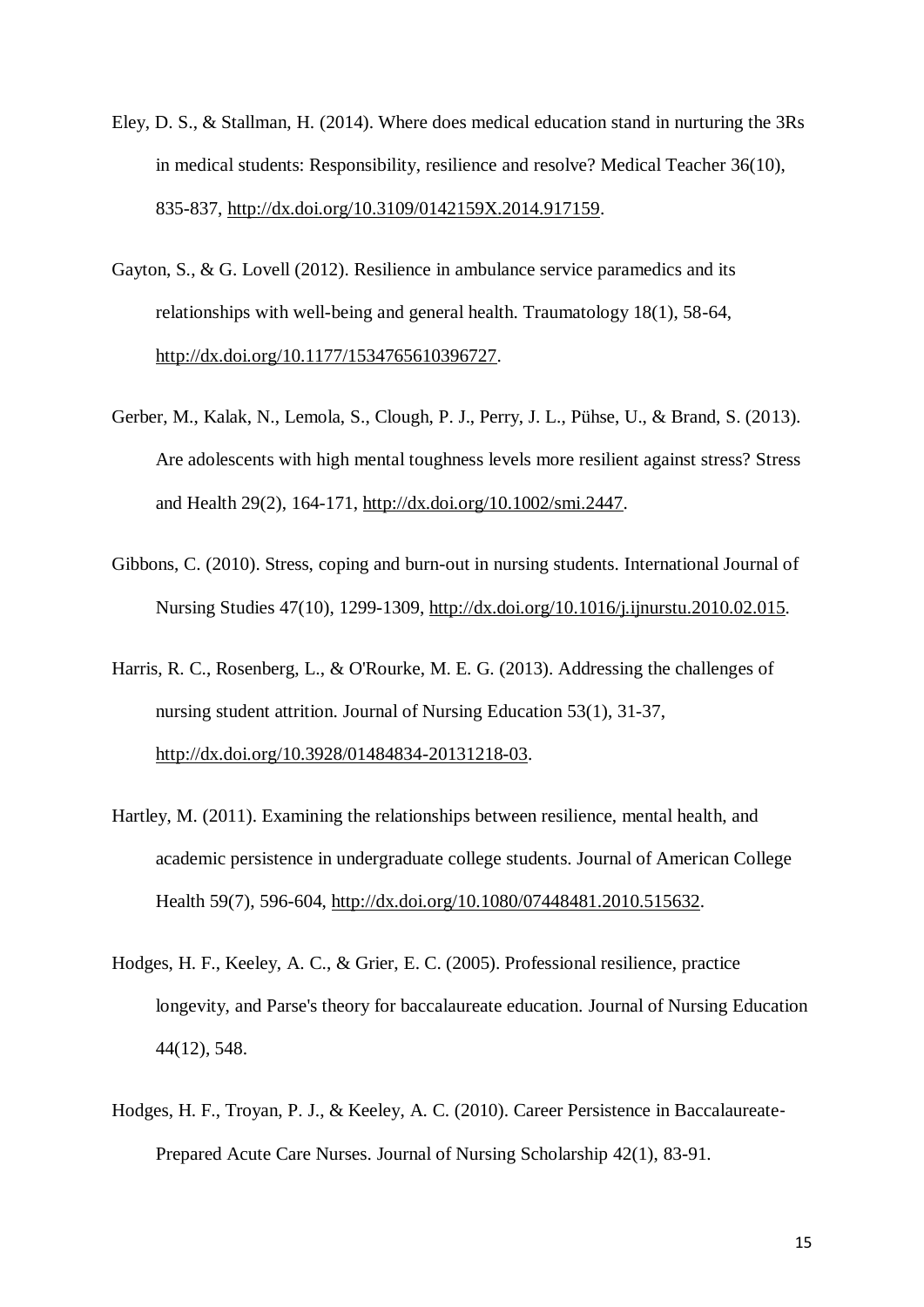- Howe, A., Smajdor, A., & Stöckl, A. (2012). Towards an understanding of resilience and its relevance to medical training. Medical Education 46(4), 349-356, [http://dx.doi.org/10.1111/j.1365-2923.2011.04188.x.](http://dx.doi.org/10.1111/j.1365-2923.2011.04188.x)
- Hoyne, G., & McNaught, K. (2016). Changing practices to better support first-year Health Science students. STARS conference. Retrieved from [http://unistars.org/papers/STARS2016/01A.pdf.](http://unistars.org/papers/STARS2016/01A.pdf)
- Jameson, P. (2014). The effects of a hardiness educational intervention on hardiness and perceived stress of junior baccalaureate nursing students. Nurse Education Today 34(4), 603-607, [http://dx.doi.org/10.1016/j.nedt.2013.06.019.](http://dx.doi.org/10.1016/j.nedt.2013.06.019)
- Kotter, J. P. (2012). Leading change. Harvard Business Press.
- Longenecker, R., Zink, T., & Florence, J. (2012). Teaching and learning resilience: building adaptive capacity for rural practice. A report and subsequent analysis of a workshop conducted at the rural medical educators conference, Savannah, Georgia, May 18, 2010. The Journal of Rural Health 28(2), 122-127.
- Mansfield, C. F., Beltman, S., Broadley, T., & Weatherby-Fell, N. (2016). Building resilience in teacher education: An evidenced informed framework. Teaching and Teacher Education 54, 77-87, [http://dx.doi.org/10.1016/j.tate.2015.11.016.](http://dx.doi.org/10.1016/j.tate.2015.11.016)
- Masten, A., & Garmezy N. (1985). Risk, vulnerability, and protective factors in developmental psychopathology (p. 1–52). In B. Lahey & A. Kazdin (Eds.). Advances in clinical child psychology. Vol. 8. New York: Plenum Press, [http://dx.doi.org/10.1007/978-1-4613-9820-2\\_1.](http://dx.doi.org/10.1007/978-1-4613-9820-2_1)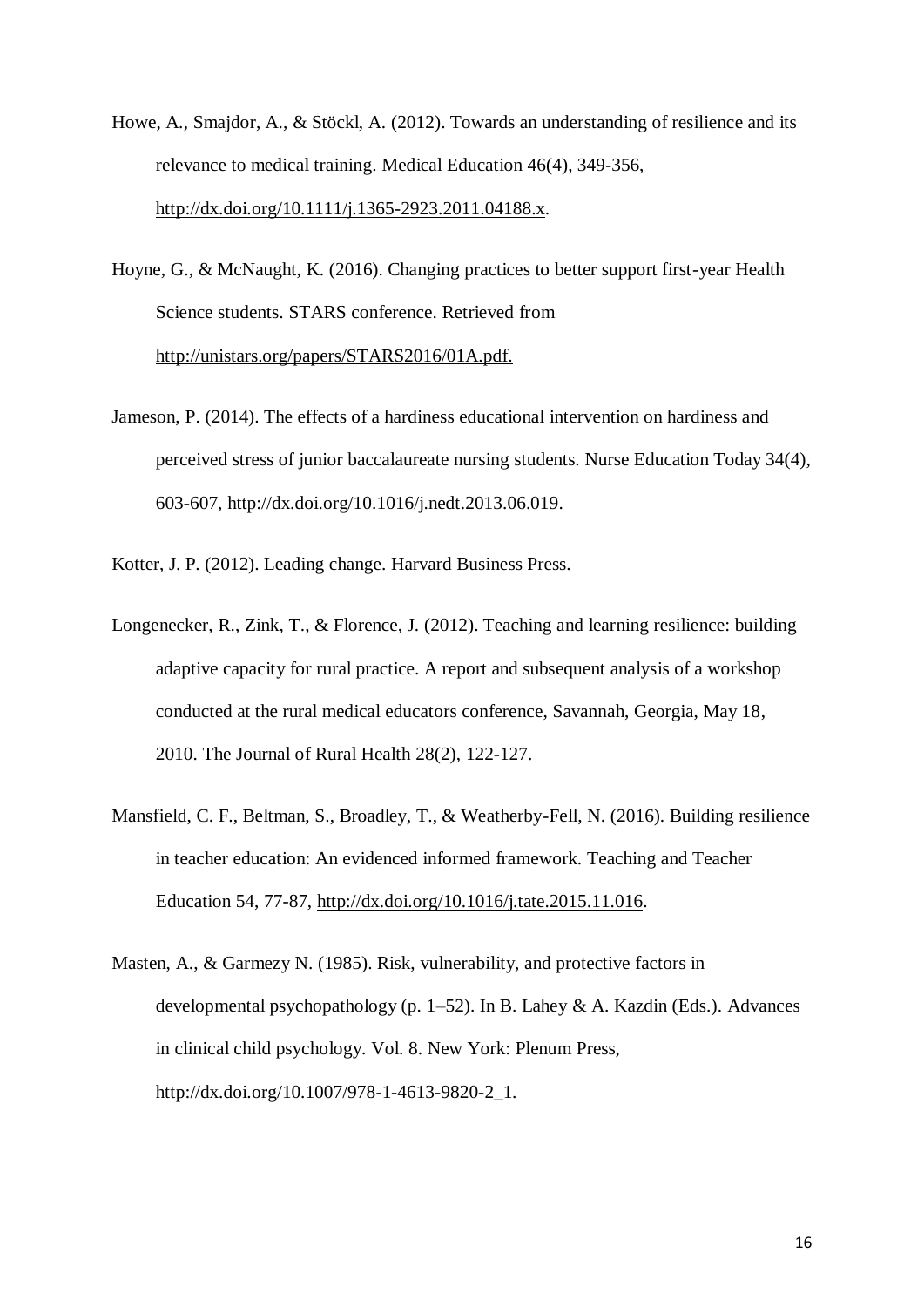- McAllister, M., & Lowe, J. B. (Eds.). (2011). The resilient nurse: Empowering your practice. Springer Publishing Company.
- McAllister, M., & McKinnon, J. (2009). The importance of teaching and learning resilience in the health disciplines: A critical review of the literature. Nurse Education Today 29(4), 371-379, [http://dx.doi.org/10.1016/j.nedt.2008.10.011.](http://dx.doi.org/10.1016/j.nedt.2008.10.011)
- McGowan, J. E., & Murray, K. (2016). Exploring resilience in nursing and midwifery students: a literature review. Journal of Advanced Nursing 72(10), 2272-2283, [http://dx.doi.org/10.1111/jan.12960.](http://dx.doi.org/10.1111/jan.12960)
- Mezirow, J. (1996). Contemporary paradigms of learning. Adult Education Quarterly 46(3), 158-172, [http://dx.doi.org/10.1177/074171369604600303.](http://dx.doi.org/10.1177/074171369604600303)
- Monteverde, S. (2014). Undergraduate healthcare ethics education, moral resilience, and the role of ethical theories. Nursing Ethics 21(4), 385-401, [http://dx.doi.org/10.1177/0969733013505308.](http://dx.doi.org/10.1177/0969733013505308)
- Olson, K., & Kemper, K. J. (2014). Factors associated with well-being and confidence in providing compassionate care. Journal of Evidence-Based Complementary & Alternative Medicine 19(4), 292-296, [http://dx.doi.org/10.1177/2156587214539977.](http://dx.doi.org/10.1177/2156587214539977)
- O'Sullivan, E., Morrell, A., & O'Connor, M. A. (2002). Expanding the Boundaries of Transformative Learning Essays on Theory and Praxis.
- Pines, E. W., Rauschhuber, M. L., Norgan, G. H., Cook, J. D., Canchola, L., Richardson, C., & Jones, M. E. (2012). Stress resiliency, psychological empowerment and conflict management styles among baccalaureate nursing students. Journal of advanced nursing 68(7), 1482-1493, [http://dx.doi.org/10.1111/j.1365-2648.2011.05875.x.](http://dx.doi.org/10.1111/j.1365-2648.2011.05875.x)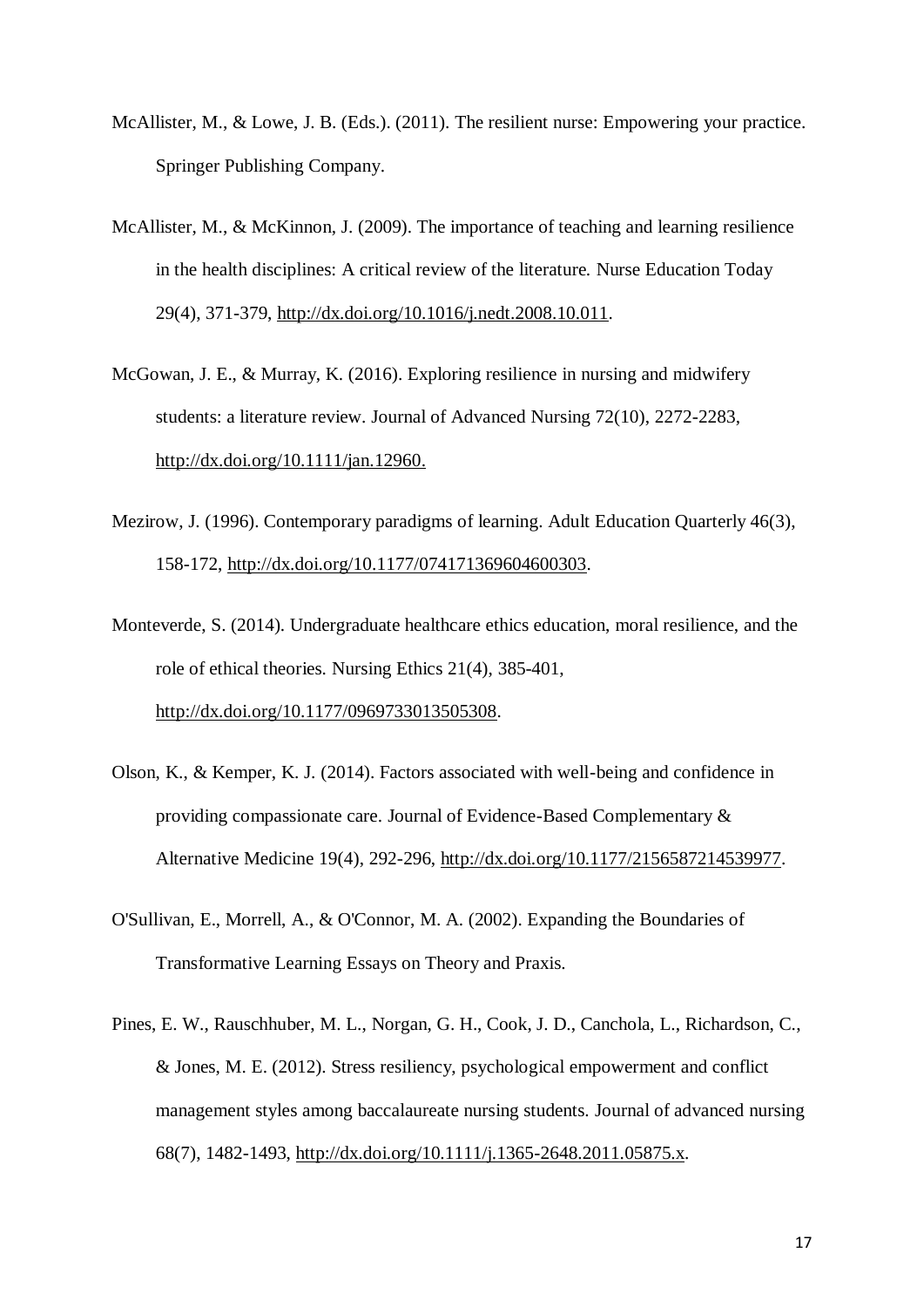- Priesack, A., & Alcock, J. (2015). Well-being and self-efficacy in a sample of undergraduate nurse students: A small survey study. Nurse Education Today 35(5), 16-20, [http://dx.doi.org/10.1016/j.nedt.2015.01.022.](http://dx.doi.org/10.1016/j.nedt.2015.01.022)
- Prince-Embury, S. (2014). Review of Resilience Conceptual and Assessment Issues. In *Resilience Interventions for Youth in Diverse Populations* (pp. 13-23). Springer New York, [http://dx.doi.org/10.1007/978-1-4939-0542-3\\_2.](http://dx.doi.org/10.1007/978-1-4939-0542-3_2)
- Rahimi, B., Baetz, M., Bowen, R., & Balbuena, L. (2014). Resilience, stress, and coping among Canadian medical students. Canadian Medical Education Journal 5(1), 5-12.
- Reeve, K. L., Shumaker, C. J., Yearwood, E. L., Crowell, N. A., & Riley, J. B. (2013). Perceived stress and social support in undergraduate nursing students' educational experiences. Nurse Education Today 33(4), 419-424, [http://dx.doi.org/10.1016/j.nedt.2012.11.009.](http://dx.doi.org/10.1016/j.nedt.2012.11.009)
- Reyes, A. T., Andrusyszyn, M. A., Iwasiw, C., Forchuk, C., & Babenko‐Mould, Y. (2015). Nursing students' understanding and enactment of resilience: a grounded theory study. Journal of Advanced Nursing 71(11), 2622-2633, [http://dx.doi.org/10.1111/jan.12730.](http://dx.doi.org/10.1111/jan.12730)
- Richards, J., Sweet, L. P., & Billett, S. (2013). Preparing medical students as agentic learners through enhancing student engagement in clinical education. Asia-Pacific Journal of Cooperative Education 14(4) pp. 251-263.

Roy, C. (2009). The Roy Adaptation Model, 3rd ed. Pearson, Upper Saddle River, NJ.

Rumrill, P. D., Fitzgerald, S. M., & Merchant, W. R. (2010). Using scoping literature reviews as a means of understanding and interpreting existing literature. Work 35(3), 399-404.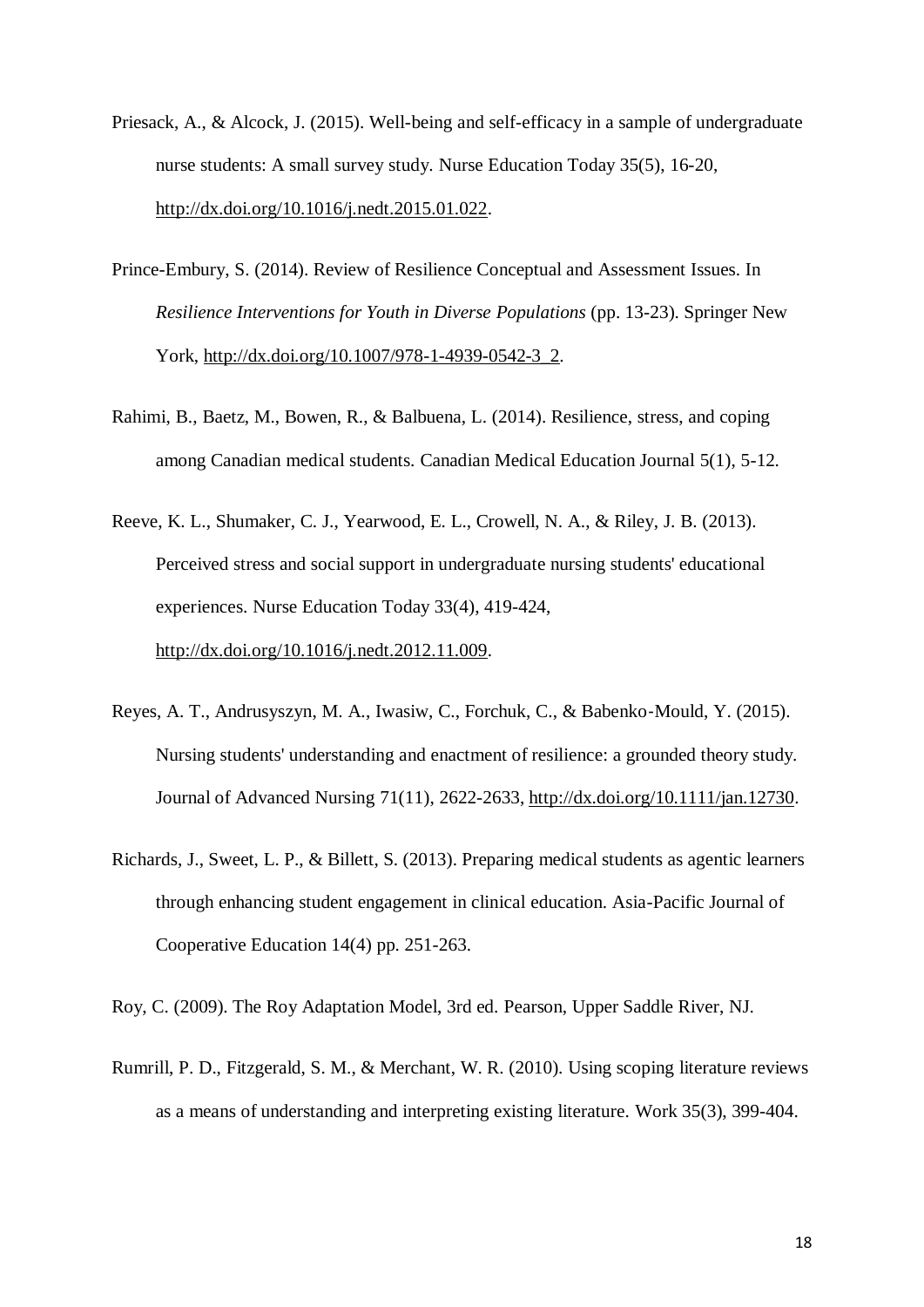- Scott C. D. & Jaffe, D. T. (1995). Managing Change at Work. New Brunswick: Canadian Research Institute for Social Policy (CRISP) Publications.
- Shi, M., Liu, L., Wang, Z.Y., & Wang, L. (2015). The mediating role of resilience in the relationship between big five personality and anxiety among Chinese medical students: A cross-sectional study. PLoS One 10(3), 1-12, [http://dx.doi.org/10.1371/journal.pone.0119916.](http://dx.doi.org/10.1371/journal.pone.0119916)
- Slavin, S. J., Schindler, D. L., & Chibnall, J. T. (2014). Medical student mental health 3.0: improving student wellness through curricular changes. Academic Medicine 89(4), 573-577, [http://dx.doi.org/10.1097/ACM.0000000000000166.](http://dx.doi.org/10.1097/ACM.0000000000000166)
- Stallman, H. M. (2011). Embedding resilience within the tertiary curriculum: a feasibility study. Higher Education Research & Development 30(2), 121-133, [http://dx.doi.org/10.1080/07294360.2010.509763.](http://dx.doi.org/10.1080/07294360.2010.509763)
- Stephens, T. M. (2013). Nursing student resilience: A concept clarification. Nursing Forum 48(2), 125-133, [http://dx.doi.org/10.1111/nuf.12015.](http://dx.doi.org/10.1111/nuf.12015)
- Taylor, H., & Reyes, H. (2012). Self-efficacy and resilience in baccalaureate nursing students. International Journal of Nursing Education Scholarship 9(1), 1-13, [http://dx.doi.org/10.1515/1548-923X.2218.](http://dx.doi.org/10.1515/1548-923X.2218)
- Tempski, P., Martins, M. A., & Paro, H. B. (2012). Teaching and learning resilience: A new agenda in?medical education. Medical Education 46(4), 345, [http://dx.doi.org/10.1111/j.1365-2923.2011.04207.x.](http://dx.doi.org/10.1111/j.1365-2923.2011.04207.x)
- Tempski, P., Santos, I. S., Mayer, F. B., Enns, S. C., Perotta, B., Paro, H. B., Gannam, S., ... Martins, M. A. (2015). Relationship among medical student resilience, educational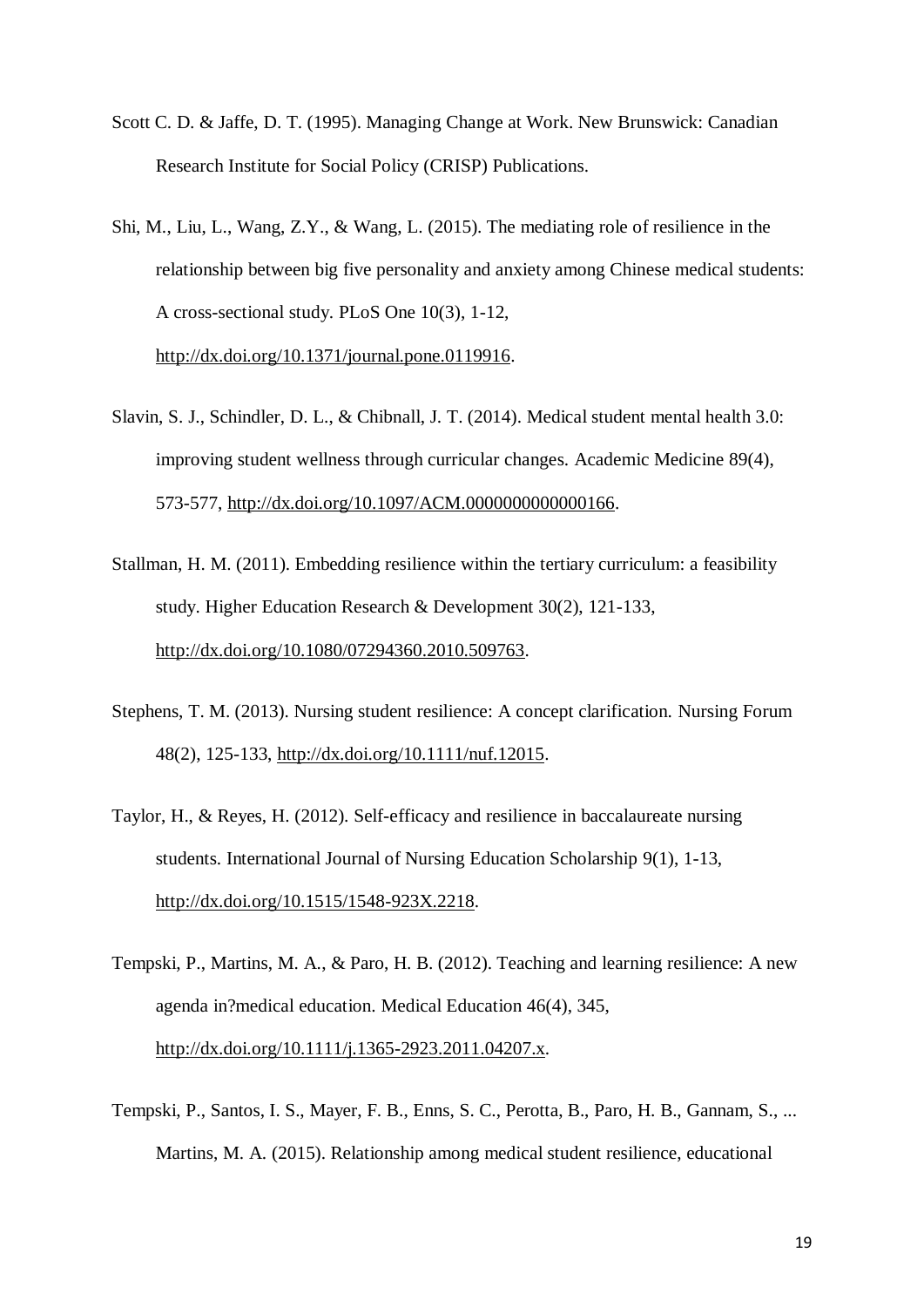environment and quality of life. PLoS ONE 10(6),1-13,

### [http://dx.doi.org/10.1371/journal.pone.0131535.](http://dx.doi.org/10.1371/journal.pone.0131535)

- Thompson, G., McBride, R. B., Hosford, C. C., & Halaas, G. (2016). Resilience among medical students: The role of coping style and social support. Teaching and Learning in Medicine 28(2), 174-182, [http://dx.doi.org/10.1080/10401334.2016.1146611.](http://dx.doi.org/10.1080/10401334.2016.1146611)
- Tomlinson, M. (2017). Introduction: Graduate employability in context: Charting a complex, contested and multi-faceted policy and research field (p. 1-40). In M. Tomlinson & L. Holmes. (Eds.). Graduate employability in context theory, research and debate. London: Palgrave Macmillan.
- Ungar, M., Ghazinour, M., & Richter, J. (2013). Annual research review: What is resilience within the social ecology of human development?. Journal of Child Psychology and Psychiatry 54(4), 348-366, [http://dx.doi.org/10.1111/jcpp.12025.](http://dx.doi.org/10.1111/jcpp.12025)
- van der Riet, P., Rossiter, R., Kirby, D., Dluzewska, T., & Harmon, C. (2015). Piloting a stress management and mindfulness program for undergraduate nursing students: Student feedback and lessons learned. Nurse Education Today 35(1), 44-49, [http://dx.doi.org/10.1016/j.nedt.2014.05.003.](http://dx.doi.org/10.1016/j.nedt.2014.05.003)
- Waddell, J., Spalding, K., Canizares, G., Navarro, J., Connell, M., Jancar, S., Stinson, J. & Victor, C. (2015). Integrating a career planning and development program into the baccalaureate nursing curriculum: Part I. Impact on students' career resilience. International Journal of Nursing Education Scholarship 12(1), 163-173, [http://dx.doi.org/10.1515/ijnes-2014-0035.](http://dx.doi.org/10.1515/ijnes-2014-0035)
- Wald, H. S., Haramati, A., Bachner, Y. G., & Urkin, J. (2016). Promoting resiliency for interprofessional faculty and senior medical students: Outcomes of a workshop using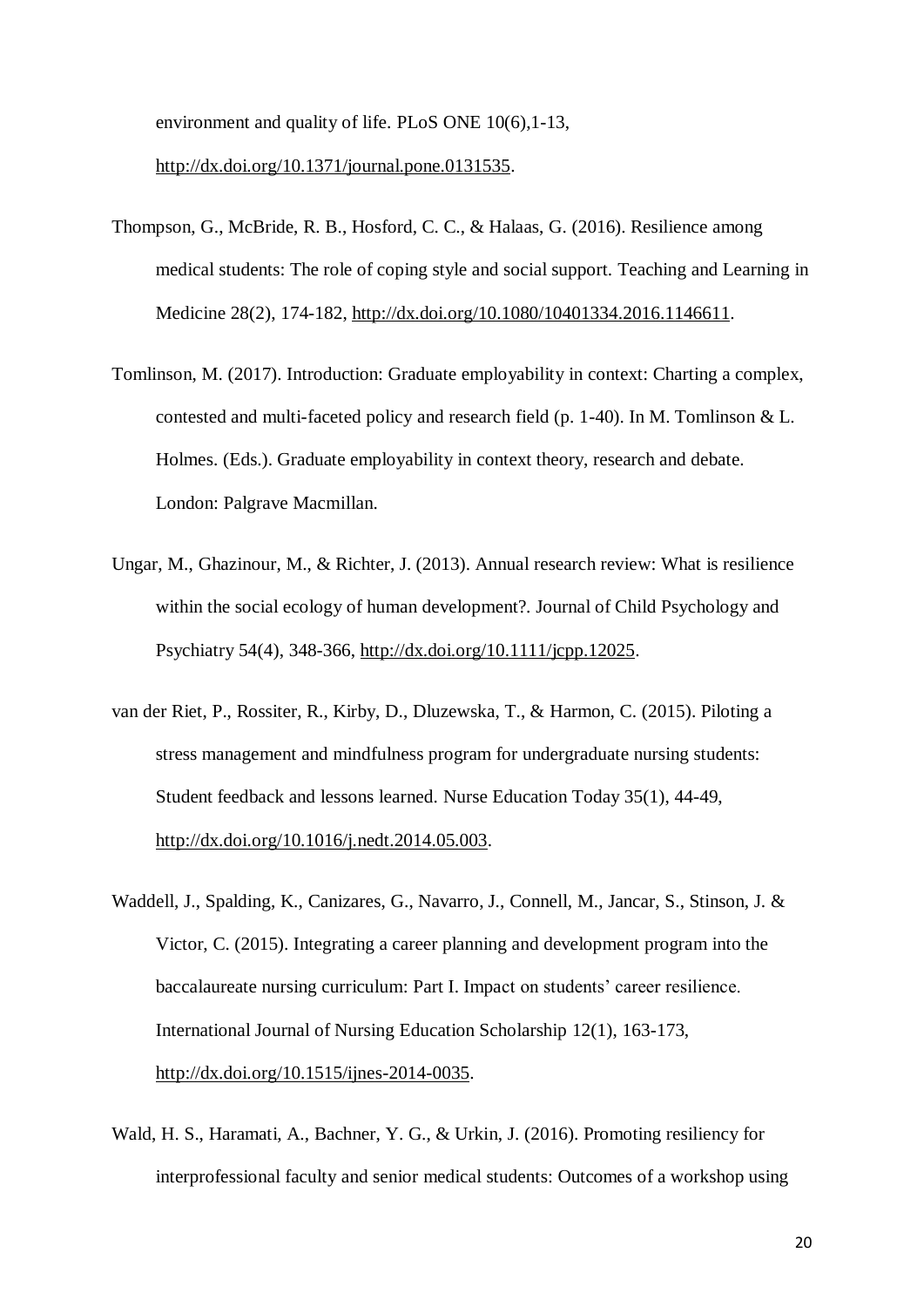mind-body medicine and interactive reflective writing. Medical teacher 38(5), 525-528, [http://dx.doi.org/10.3109/0142159X.2016.1150980.](http://dx.doi.org/10.3109/0142159X.2016.1150980)

- Wilks, S. E., & Spivey, C. A. (2010). Resilience in undergraduate social work students: social support and adjustment to academic stress 1. Social Work Education 29(3), 276-288, [http://dx.doi.org/10.1080/02615470902912243.](http://dx.doi.org/10.1080/02615470902912243)
- Windle, G., Bennett, K. M., & Noyes, J. (2011). A methodological review of resilience measurement scales. Health and Quality of Life Outcomes 9(1), 1-18, [http://dx.doi.org/10.1186/1477-7525-9-8.](http://dx.doi.org/10.1186/1477-7525-9-8)
- Wood, D. F. (2016). Mens sana in corpore sano: student well-being and the development of resilience. Medical Education 50(1), 20-23, [http://dx.doi.org/10.1111/medu.12934.](http://dx.doi.org/10.1111/medu.12934)

.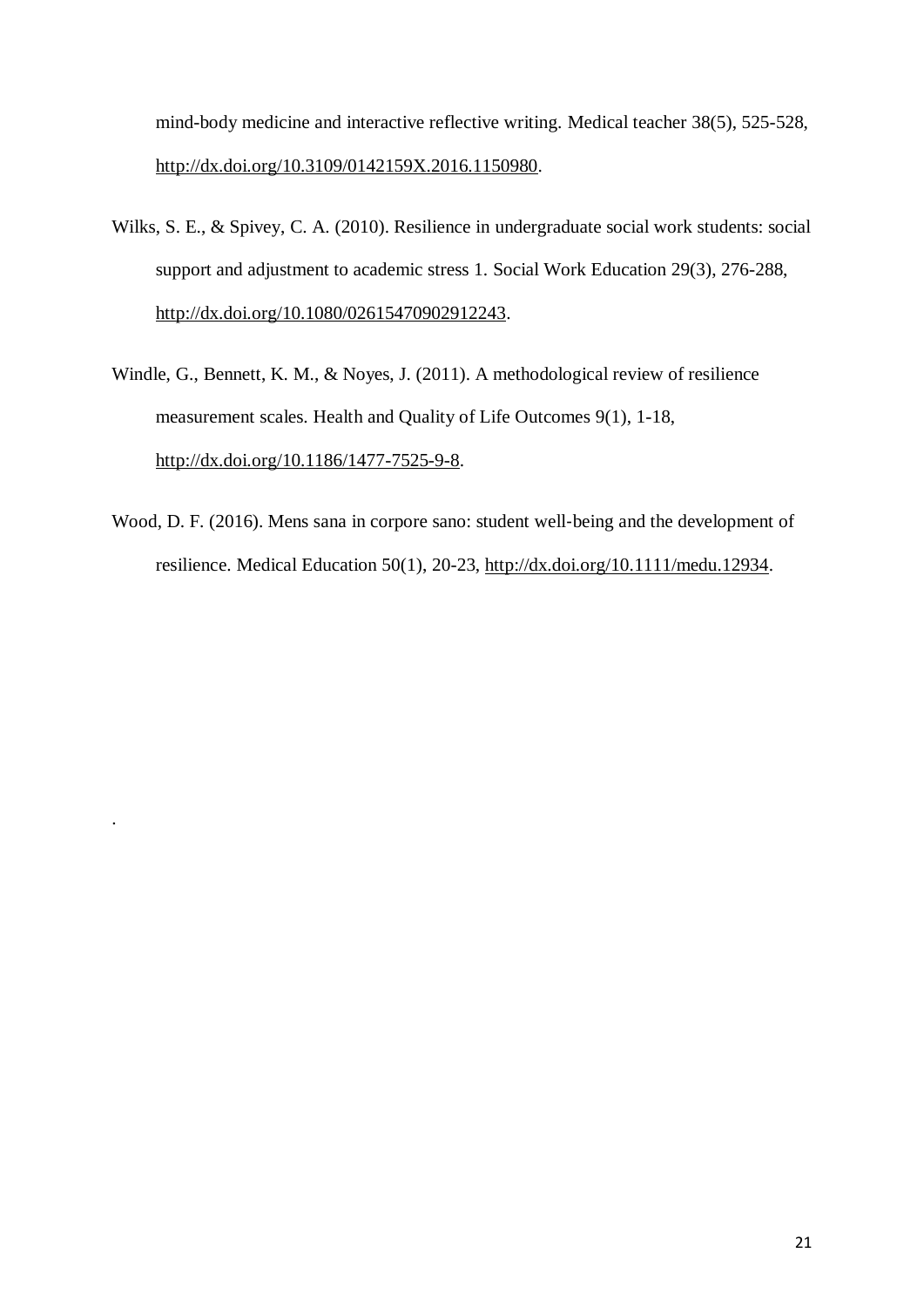## **APPENDICES**



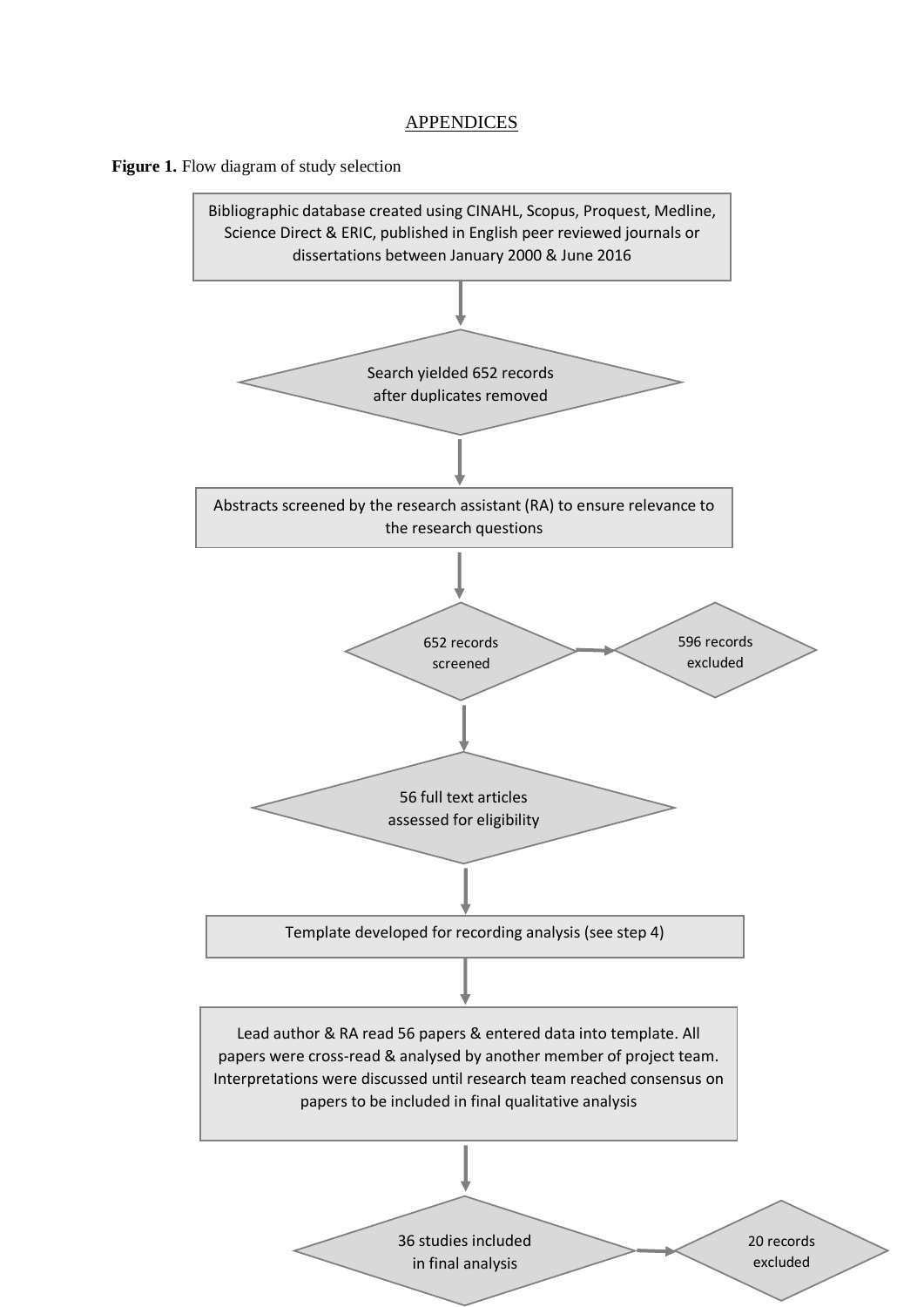| Criterion     | Inclusion                          | Exclusion                           |  |  |  |
|---------------|------------------------------------|-------------------------------------|--|--|--|
| Phase 1       |                                    |                                     |  |  |  |
| Time period   | January $2000 -$ June $2016$       | Any study outside these dates       |  |  |  |
| Language      | English                            | Non-English                         |  |  |  |
| Accessibility | Accessible through university's    | Not accessible through university's |  |  |  |
|               | databases                          | databases                           |  |  |  |
| Phase 2       |                                    |                                     |  |  |  |
| Population    | <b>Students</b>                    | Faculty/staff                       |  |  |  |
| Study focus   | Tertiary level health professional | Professions other than health       |  |  |  |
|               | education                          |                                     |  |  |  |
|               |                                    | Measurement scale development       |  |  |  |

|  |  |  | <b>Table 1.</b> Inclusion and exclusion criteria |  |
|--|--|--|--------------------------------------------------|--|
|--|--|--|--------------------------------------------------|--|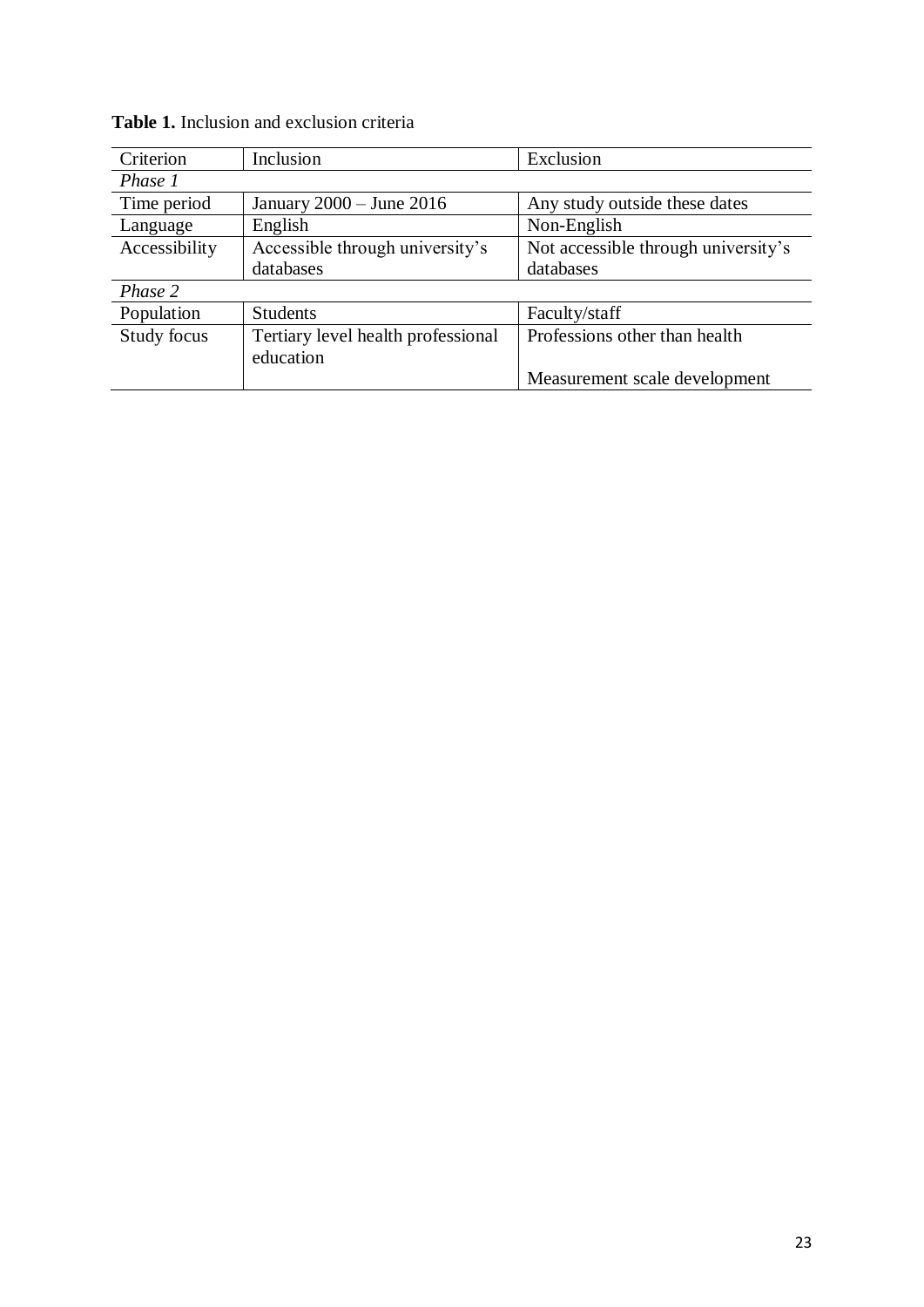

**Figure 2.** Publication year for 36 papers reviewed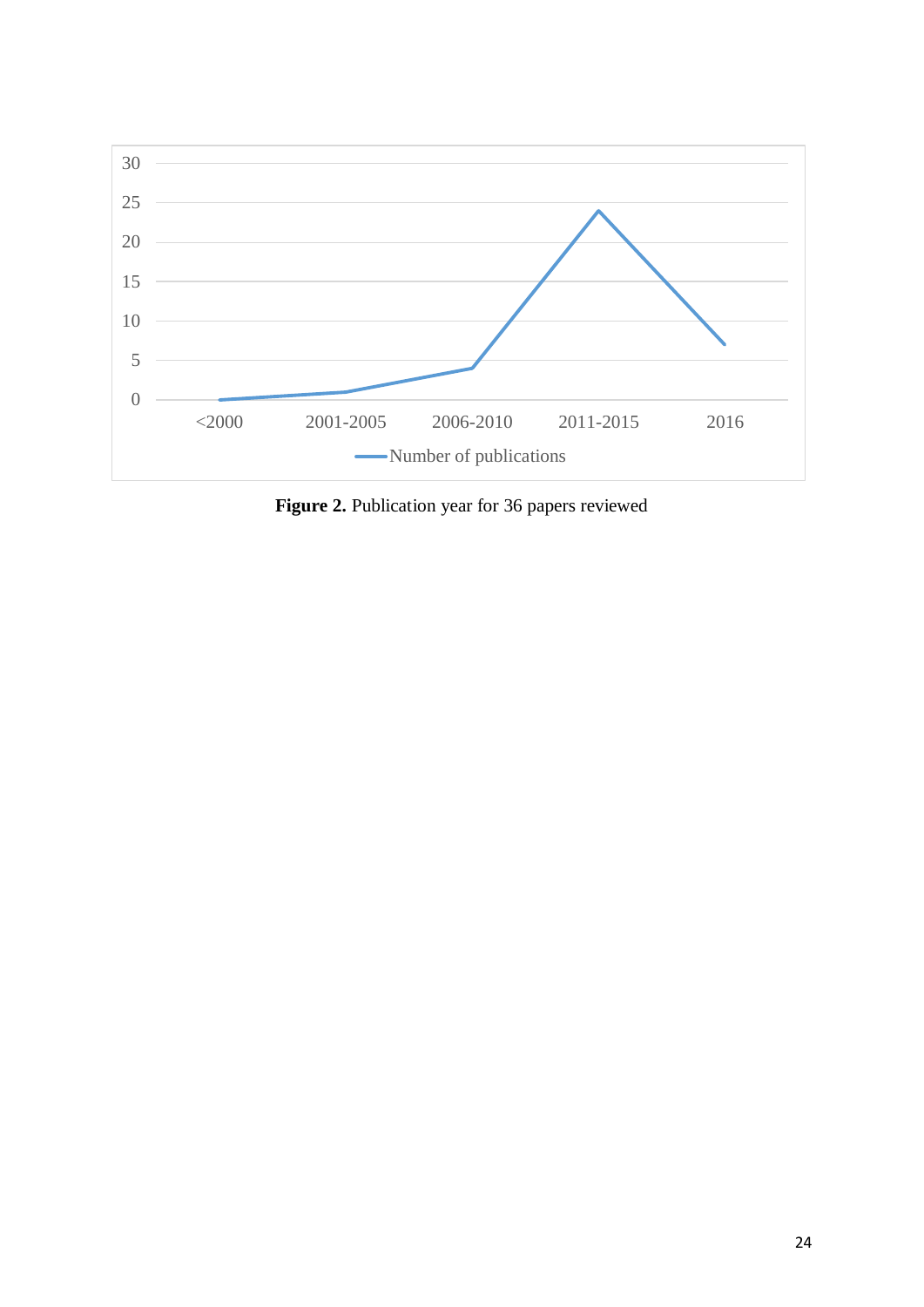| Personal resources (22 factors) | Contextual resources (16 factors) | Strategies (7 factors) | Outcomes (5 factors)     |
|---------------------------------|-----------------------------------|------------------------|--------------------------|
| Adaptability/flexibility        | Leisure activity                  | Balance (work/life)    | Connectedness            |
| Agreeableness                   | Social activity                   | Coping                 | Employability            |
| Commitment                      | Physical activity                 | Meaning making         | Retention (in course and |
| Conscientiousness               | Life experience                   | Problem Solving        | profession)              |
| Courage                         | Mentorship                        | Reflection             | Satisfaction             |
| Emotional intelligence          | Organisational structure          | Self-care              | Wellbeing                |
| Extraversion                    | Organisational culture            | Taking action          |                          |
| Hardiness                       | Team environment                  |                        |                          |
| Mental stability                | Social support                    |                        |                          |
| Mindset (growth/open)           | Family support                    |                        |                          |
| Motivation                      | Peer support                      |                        |                          |
| Personal confidence             | Academic support                  |                        |                          |
| Personal integrity              | Financial support                 |                        |                          |
| Proactive                       | Psychological support             |                        |                          |
| Robust/strong                   | Faculty support                   |                        |                          |
| Self-awareness                  | Stable relationship               |                        |                          |
| Self-efficacy                   |                                   |                        |                          |
| Self-esteem                     |                                   |                        |                          |
| Sense of belonging              |                                   |                        |                          |
| Sense of control                |                                   |                        |                          |
| Spirituality                    |                                   |                        |                          |
| Tenacity/persistence/grit       |                                   |                        |                          |

**Table 2.** Overview of resilience factors (adapted from Mansfield et al., 2016)